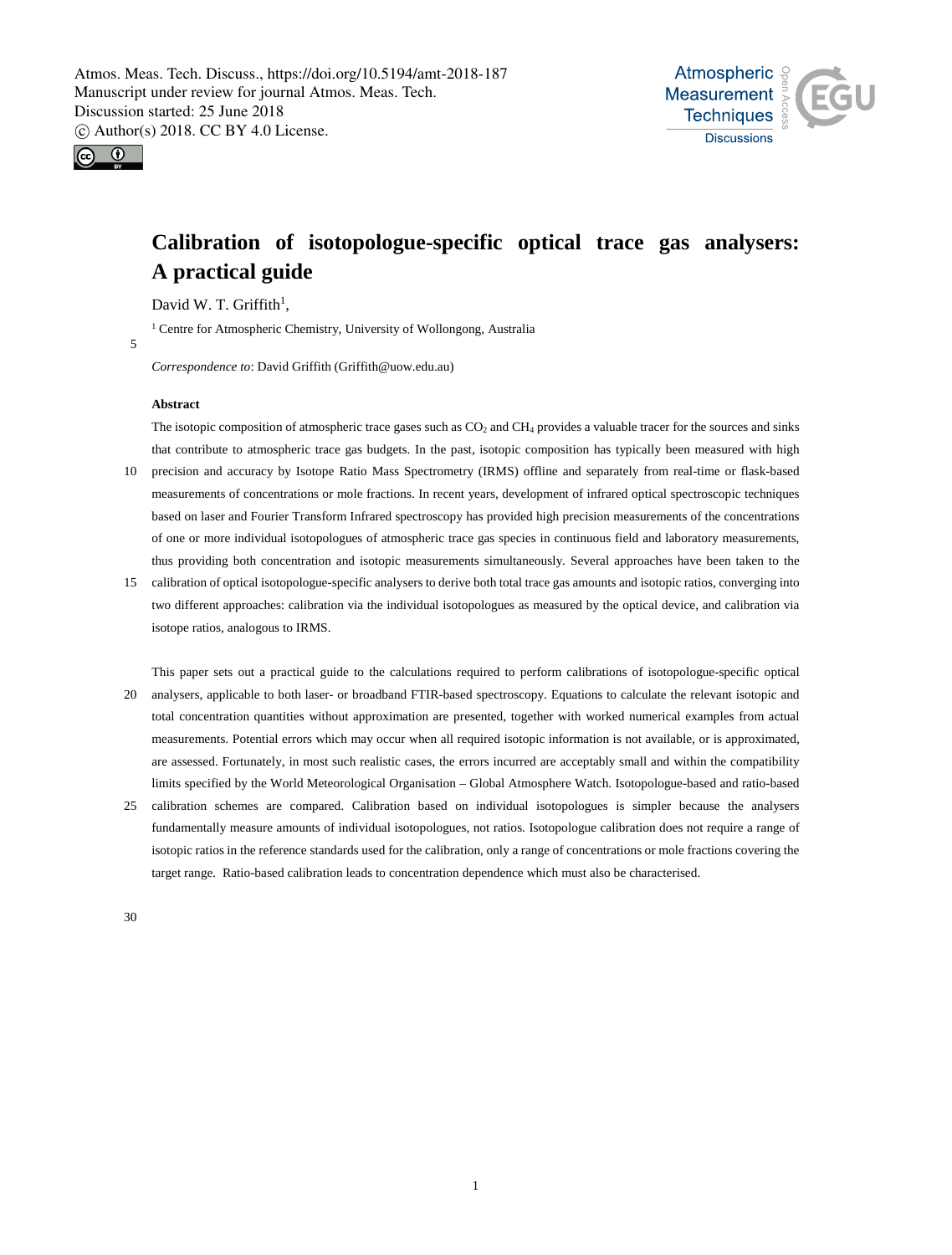



# **1 Introduction**

Until recently, measurements of the amounts of  $CO<sub>2</sub>$  and other trace gases in the atmosphere and in calibration gas standards within the Global Atmosphere Watch - Greenhouse Gas Monitoring Techniques (GAW-GGMT) community were mostly made by analytical techniques which do not discriminate between isotopic variants of the target gases. Manometry and 5 gravimetry enable the calibration of gas mixtures to be traceable to SI units of pressure, volume, mass and temperature, but measure only the total amounts of the target trace gas, without taking into account differences in isotopic composition. Gas chromatography is also commonly used both in atmospheric measurements and in the propagation of standards, but is also blind to the isotopic composition of the target gas and measures only total amounts.

- 10 Non-dispersive infrared analysers (NDIRs) have been used for many years as an instrument of choice for atmospheric trace gas monitoring. NDIR is an optical technique based on infrared absorption by the target trace gas, and like any optical/spectroscopic instrument, NDIR instruments have a different response to different isotopologues of the target species because different isotopologues have different absorption spectra. Earlier NDIR instruments such as URAS, UNOR, Siemens and APC employed microphone detectors filled with the target trace gas that responded selectively to the absorption of infrared
- 15 radiation by the target gas in the sample (Griffith, 1982). The NDIR instrument response depends in a complex and non-linear way on the isotopic composition of the target gas and on the carrier gas. The more recent Licor instruments replaced the microphonic detector with an optical semiconductor detector which relies on a broad bandpass filter to restrict the wavelength range from the source to that absorbed by the target gas, for example for CO<sub>2</sub> around 4.3 µm. Optical NDIR detectors also respond differently to the different isotopologues of the target gas because the bandpass filter does not cover the entire
- 20 absorption range of the trace gas, and because different isotopologues have different absorption strengths and sensitivities. NDIR instruments thus have an ill-defined sensitivity to isotopic variability which must be empirically quantified for the most precise atmospheric measurements (Lee et al., 2006; Tohjima et al., 2009).
- Most recently, laser and Fourier Transform Infrared (FTIR) based optical infrared analysers have taken on a major role in 25 atmospheric trace gas measurements for many gases, especially the dominant greenhouse gases CO<sub>2</sub> and CH<sub>4</sub>. These instruments are based on infrared absorption by single absorption lines or bands of specific isotopologues, which are only a proxy for the total amount of the target trace gas. If the isotopic composition of the trace gas is invariant, such analysis provides a valid measure of the total amount of the gas after calibration, but it has long been recognised that isotopic differences between the calibration gases and the samples measured lead to variations in the total trace gas amounts deduced from a single
- 30 isotopologue measurement that are significant relative to GAW compatibility goals (Loh et al., 2011). Several studies have addressed isotopic calibration (e.g. Esler et al., 2000; Bowling et al., 2003; Griffis et al., 2005; Mohn et al., 2008; Loh et al., 2011; Tuzson et al., 2011; Griffith et al., 2012; Wen et al., 2013; Rella et al., 2015; Vardag et al., 2015; Pang et al., 2016; Flores et al., 2017; Tans et al., 2017; Braden-Behrens et al., 2017) and compared calibration approaches (Wen et al., 2013), but until recently most studies made some level of approximation in dealing with the calculations required to properly include
- 35 the contributions of all possible isotopologues of the target species in the calculation scheme. Most recently Griffith et al (2012), Flores et al. (2017) and Tans et al. (2017) have published isotopic calibration strategies which are equivalent and which correctly and completely account for the full isotopic composition of the target gas  $(CO<sub>2</sub>)$  in these studies, but applicable in principle to any species).
- 40 Established calibration laboratories using mass spectrometry as the primary method for isotopic analysis normally provide calibration standards which specify total amount and isotopic ratios of a trace gases in an air matrix, such as  $CO<sub>2</sub>$ ,  $\delta^{13}C$  and  $\delta^{18}$ O, while optical analysers fundamentally determine individual isotopologue amounts of isotopologues such as  $\rm^{16}O^{12}C^{16}O$ ,  $16Q^{13}C^{16}O$  and  $16Q^{12}C^{18}O$ . Here we present a practical guide to the calculations required to rigorously but simply convert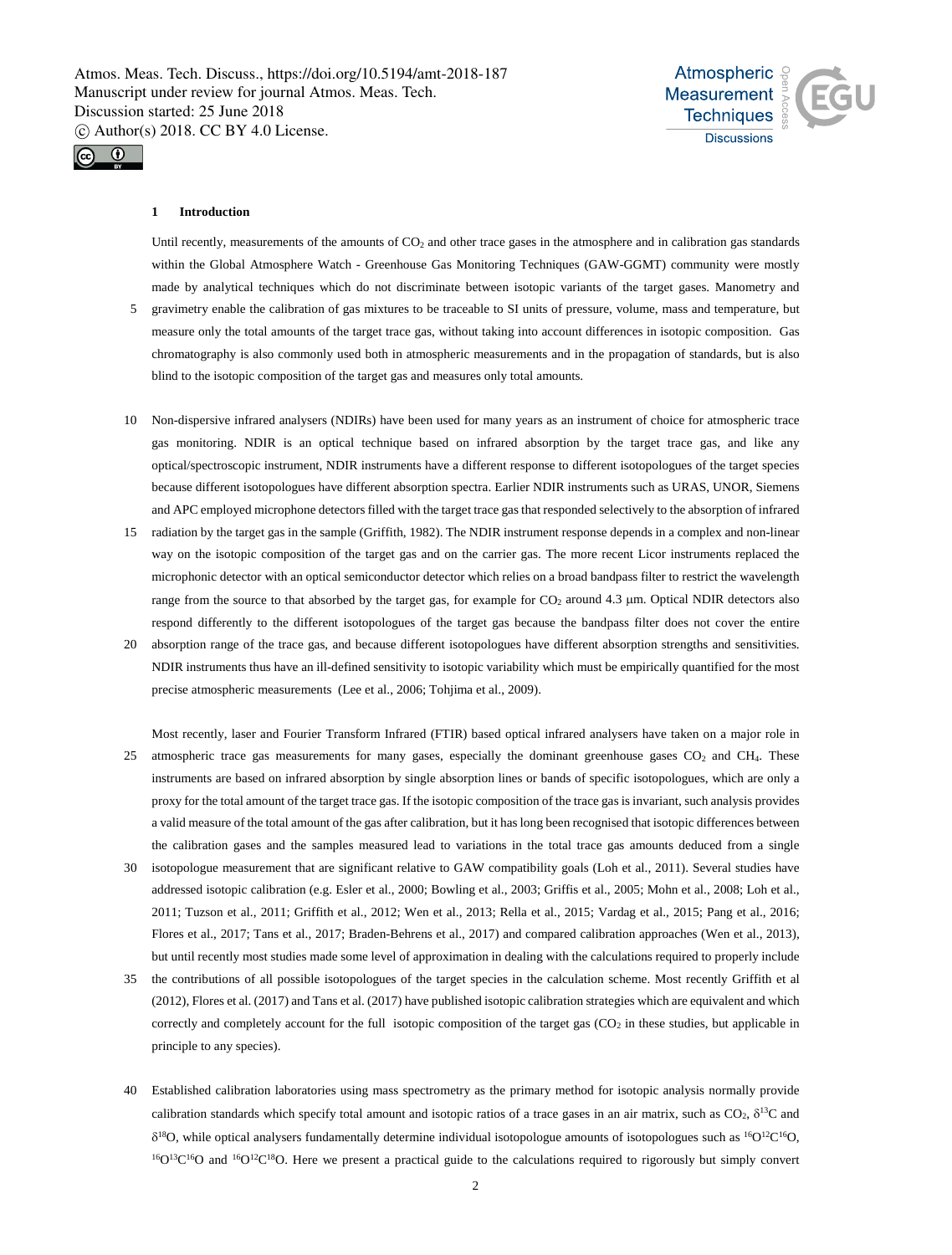



between the two equivalent descriptions and to derive isotope-specific calibrations for optical analysers. The calculations described here are equivalent to those described by Flores et al. (2017) and Tans et al. (2017). The motivation for this technical note is thus threefold:

- to show that the complete and correct treatment of isotopic composition in calibration calculations is straightforward
- 5 and that there is no need to invoke some approximations often made in earlier analyses,
	- to provide a practical guide to isotope-specific calibration calculations, and
	- to assess the potential errors when all isotopic information is not available and approximations or assumptions must be made.

# **2 Calculation of isotopic quantities**

10 Using CO<sub>2</sub> as an example, considering the stable isotopes <sup>12</sup>C, <sup>13</sup>C, <sup>15</sup>O, <sup>17</sup>O and <sup>18</sup>O, there are eighteen possible isotopologues.  $(14)$ C is a negligible proportion of total carbon for these purposes and is neglected.) Twelve of these are distinct due to symmetry. Assuming a statistical distribution of isotopes at each position in the molecule (ie no clumping), four independent quantities are required to fully define the total amount and isotopic composition of  $CO<sub>2</sub>$ . These may be the amounts of four individual isotopologues, most conveniently  ${}^{16}O^{12}C^{16}O$ ,  ${}^{16}O^{13}C^{16}O$ ,  ${}^{16}O^{12}C^{17}O$  and  ${}^{16}O^{12}C^{18}O$ , or the total CO<sub>2</sub> amount and three isotopic 15 ratios <sup>13</sup>*r*, <sup>17</sup>*r* and <sup>18</sup>*r* or delta values  $\delta^{13}C$ ,  $\delta^{17}O$  and  $\delta^{18}O$ .

The most fundamental quantity defining isotopic composition for each element is the *isotope ratio* of the minor to the major isotope

$$
{}^{13}r = \frac{n({}^{13}C)}{n({}^{12}C)}
$$
  

$$
{}^{17}r = \frac{n({}^{17}O)}{n({}^{16}O)}
$$
  

$$
{}^{18}r = \frac{n({}^{18}O)}{n({}^{16}O)}
$$
 (1)

20 where for example  $n(^{13}C)$  is the amount of <sup>13</sup>C in a sample (number of moles or atoms). Isotope ratios for standard or reference materials are assigned by the isotope metrology community, (e.g. Allison et al., 1995; Brand et al., 2010; Werner and Brand, 2001).

Isotope ratios are commonly expressed as delta values relative to a standard or reference material

$$
25 \qquad \delta^{17}O = \left(\frac{^{17}r}{^{17}r_{ref}} - 1\right)
$$
\n
$$
\delta^{18}O = \left(\frac{^{18}r}{^{18}r_{ref}} - 1\right)
$$
\n
$$
(2)
$$

 $^{13}C = \frac{13}{13}r - 1$ 

 $\delta^{13}C = \left(\frac{^{13}r}{^{13}r_{ref}} - 1\right)$ 

*ref*

 $=\frac{1}{13}$  - 1  $\begin{pmatrix} r_{ref} \end{pmatrix}$ 

(Following the recommendation of Coplen (2011) and to simplify equations, the factor 1000 ‰ is not included in the definition of δ.) For the relevant reference scales commonly used in atmospheric analysis, the reference isotope ratios are given in Table 1.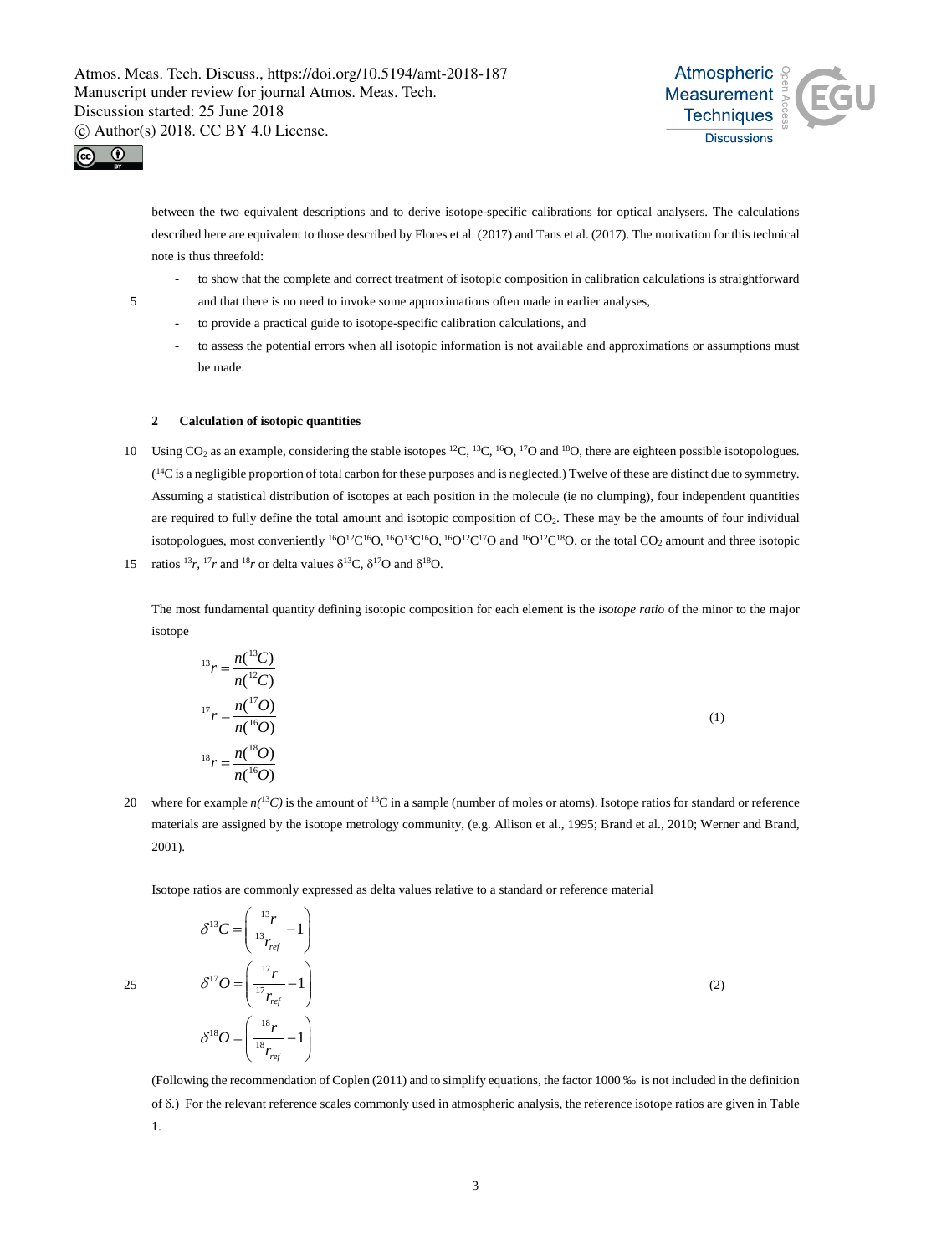

(3)



For each isotope of an element, the *isotopic abundance* or *isotopic fraction* is the fraction of that isotope relative to all isotopes

in a sample (for brevity the isotopic amounts such as  $n(^{12}C)$  are shortened to <sup>12</sup>C):

$$
^{12}x = \frac{^{12}C}{^{12}C + ^{13}C} = \frac{1}{(1 + ^{13}r)}
$$
  

$$
^{13}x = \frac{^{13}C}{^{12}C + ^{13}C} = \frac{^{13}r}{(1 + ^{13}r)}
$$
  

$$
^{16}x = \frac{^{16}O}{^{16}O + ^{17}O + ^{18}O} = \frac{1}{(1 + ^{17}r + ^{18}r)}
$$
  

$$
^{17}x = \frac{^{17}O}{^{16}O + ^{17}O + ^{18}O} = \frac{^{17}r}{(1 + ^{17}r + ^{18}r)}
$$
  

$$
^{18}x = \frac{^{18}O}{^{16}O + ^{17}O + ^{18}O} = \frac{^{18}r}{(1 + ^{17}r + ^{18}r)}
$$

Note that these are fractional abundances such that  ${}^{12}x + {}^{13}x = 1$  and  ${}^{16}x + {}^{17}x + {}^{18}x = 1$ .

5

Similarly, for a molecule the *isotopologue abundances* or *isotopologue fractions* are defined – for example for CO<sub>2</sub> the isotopologue abundances for <sup>12</sup>C<sup>16</sup>O<sub>2</sub> (626), <sup>13</sup>C<sup>16</sup>O<sub>2</sub> (636), <sup>12</sup>C<sup>16</sup>O<sup>18</sup>O (628) and <sup>12</sup>C<sup>16</sup>O<sup>17</sup>O (627) are:

$$
x_{626} = {}^{16}x \cdot {}^{12}x \cdot {}^{16}x = \frac{1}{R_{sum}}
$$
  
\n
$$
x_{636} = {}^{16}x \cdot {}^{13}x \cdot {}^{16}x = \frac{{}^{13}r}{{}R_{sum}}
$$
  
\n
$$
x_{627} = 2 \cdot {}^{16}x \cdot {}^{12}x \cdot {}^{17}x = \frac{{}^{17}r}{{}R_{sum}}
$$
  
\n
$$
x_{628} = 2 \cdot {}^{16}x \cdot {}^{12}x \cdot {}^{18}x = \frac{{}^{18}r}{{}R_{sum}}
$$
  
\n(4)

where

10  $R_{\text{com}} = (1 + {}^{13}r) \cdot (1 + {}^{17}r + {}^{18}r)^2$  (5)

The labels 626, 636, 628, 627 are the common isotopic shorthand used in spectroscopy and the Hitran database. The sum of all isotopologue abundances *x* over all 18 isotopologues is equal to unity.  $R_{sum}$  is a sum of 18 products of isotope ratios, one corresponding to each of the 18 possible isotopologues of CO2. Only 12 of the 18 terms in *Rsum* are distinct, due to symmetry. From Eq. (4),  $R_{\text{sum}} = 1/x_{626}$  and since  $x_{626}$  is close to but less than unity,  $R_{\text{sum}} - 1 \approx 1 - x_{626}$  is approximately that 15 fraction of the sample that is made up of all the minor isotopologues. Isotopologue abundances and *Rsum* values for standard

reference scales are given in Table 2.

For a calibration or reference gas,  $\delta^{13}C$  and  $\delta^{18}O$  are usually provided by calibration laboratories, and  $\delta^{17}O$  can normally be deduced from  $\delta^{18}O$  assuming mass dependent fractionation of oxygen isotopes with negligible error (Brand et al., 2010):

$$
^{17}r/^{17}r_{\text{ref}} = (^{18}r/^{18}r_{\text{ref}})^{0.528}
$$
  
or  

$$
\delta^{17}O = 0.528 \cdot \delta^{18}O
$$
 (6)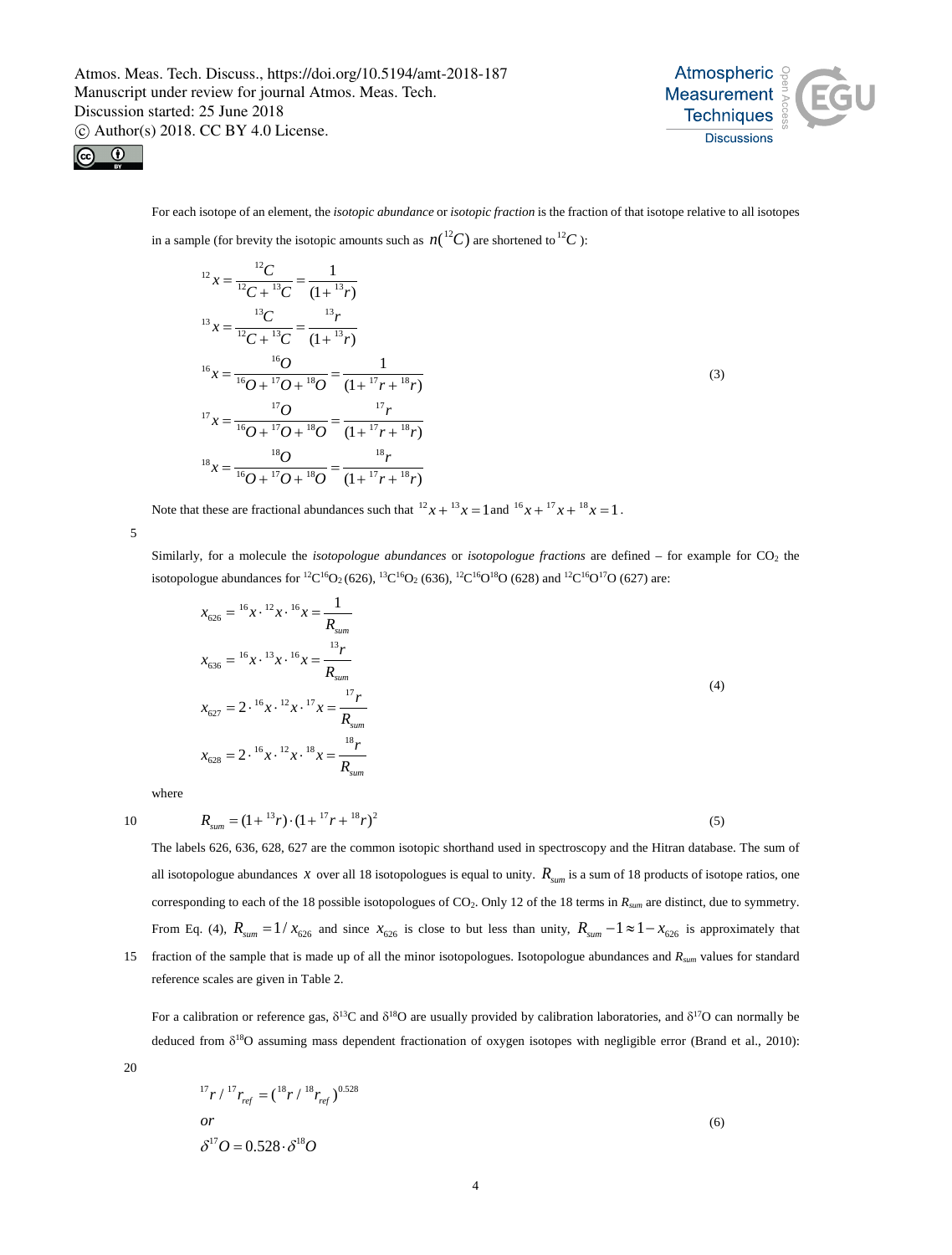

(7)



The mass dependent fractionation assumption is discussed below in section 6. The isotope ratios  $^{13}r$ ,  $^{17}r$  and  $^{18}r$  for a sample can be thus be calculated from inverting equations (2)

$$
^{13}r = (1 + \delta^{13}C) \cdot ^{13}r_{ref}
$$
  

$$
^{17}r = (1 + \delta^{17}O) \cdot ^{17}r_{ref}
$$
  

$$
^{18}r = (1 + \delta^{18}O) \cdot ^{18}r_{ref}
$$

thence  $R_{sum}$  can be calculated from (5) for the gas.

5

If the total mole fraction of  $CO_2$  in a sample of air,  $y_{CO2}$ , is also known (for example, for a certified calibration gas), the individual isotopologue amounts or mole fractions can be calculated from

$$
y_{626} = y_{CO2} \cdot x_{626} = y_{CO2} / R_{sum}
$$
  
\n
$$
y_{636} = y_{CO2} \cdot x_{636} = y_{CO2} \cdot {^{13}r} / R_{sum}
$$
  
\n
$$
y_{627} = y_{CO2} \cdot x_{627} = y_{CO2} \cdot {^{17}r} / R_{sum}
$$
  
\n
$$
y_{628} = y_{CO2} \cdot x_{628} = y_{CO2} \cdot {^{18}r} / R_{sum}
$$
  
\n(8)

(Following the recommendation of the IUPAC Gold book (McNaught and Wilkinson, 2014) and usage by Tans et al. (2017),

10 the symbol *y* is used here for mole fraction (more formally amount fraction) of a trace gas or isotopologue in air, to distinguish from  $x$ , the isotope or isotopologue fractional abundance.)

Conversely, if a set of calibrated isotopologue mole fractions  $\{y_{626}, y_{626}, y_{628}, y_{627}\}\$  in a sample are measured with an isotopologue-specific analyser, the total  $CO_2$  mole fraction  $y_{CO_2}$  and isotope ratios or delta values can be calculated. The isotope ratios are derived directly from the isotopologue amounts,:

$$
{}^{13}r = y_{636} / y_{626}
$$
  
\n
$$
{}^{15}r = 0.5 \cdot y_{628} / y_{626}
$$
  
\n
$$
{}^{17}r = ({}^{18}r / {}^{18}r_{sd}) {}^{0.528} . {}^{17}r_{sd}
$$
\n(9)

then delta values are calculated from  $(2)$  and  $R_{sum}$  from  $(5)$ . The total  $CO<sub>2</sub>$  mole fraction is then calculated from  $(8)$ :

$$
y_{CO2} = y_{626} \cdot R_{\text{sum}} \tag{10}
$$

The key quantity in these calculations is *Rsum*, which correctly and completely accounts for all possible isotopologues of the molecule at their actual isotopic abundances. Note that to correctly calculate the amount of *any* isotopologue in a sample, *all*

20 isotope ratios should be known to calculate *Rsum* exactly. Errors incurred when this requirement is relaxed are discussed and quantified in section 5.

### **3 Normalised isotopologue mole fractions**

In the Hitran database, tabulated line strengths are normalised by the natural abundance of the relevant isotopologue; the reference isotopologue natural abundances assumed in Hitran are listed in Table 2. Retrievals from spectra based on Hitran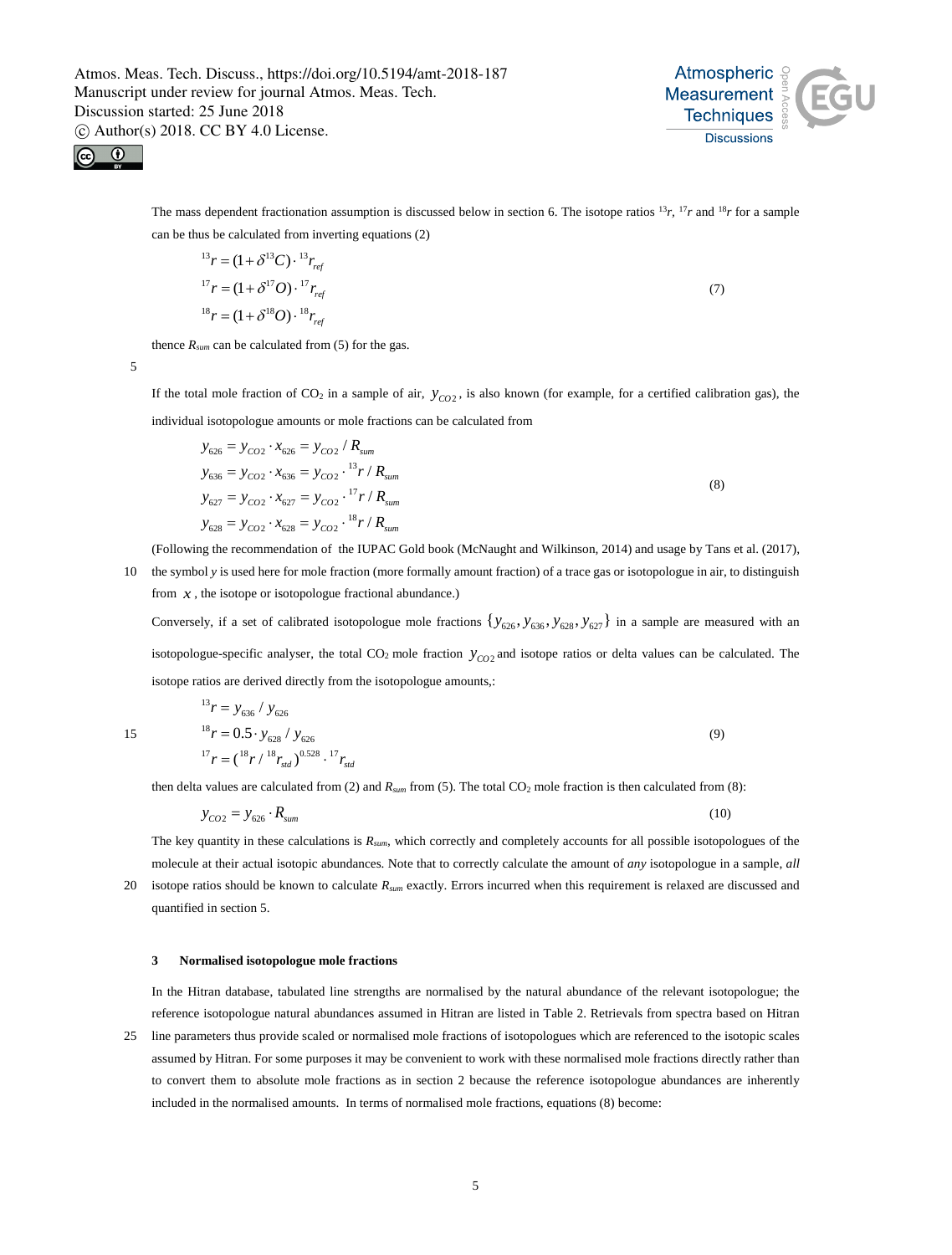



$$
y'_{626} = \frac{y_{626}}{x_{626,ref}} = y_{CO2} \cdot \frac{R_{sum,ref}}{R_{sum}} = y_{CO2} / X_{sum}
$$
  
\n
$$
y'_{636} = \frac{y_{636}}{x_{636,ref}} = y_{CO2} \cdot \frac{^{13}r}{^{13}r_{ref}} \cdot \frac{R_{sum,ref}}{R_{sum}} = y_{CO2} \cdot (1 + \delta^{13}C) / X_{sum}
$$
  
\n
$$
y'_{627} = \frac{y_{627}}{x_{627,ref}} = y_{CO2} \cdot \frac{^{17}r}{^{17}r_{ref}} \cdot \frac{R_{sum,ref}}{R_{sum}} = y_{CO2} \cdot (1 + \delta^{17}O) / X_{sum}
$$
  
\n
$$
y'_{628} = \frac{y_{628}}{x_{628,ref}} = y_{CO2} \cdot \frac{^{18}r}{^{18}r_{ref}} \cdot \frac{R_{sum,ref}}{R_{sum}} = y_{CO2} \cdot (1 + \delta^{18}O) / X_{sum}
$$
  
\n(11)

where  $r_{ref}$  and  $R_{sum,ref}$  refer to the reference scales listed in Table 1 and Table 2 and  $X_{sum} = R_{sum} / R_{sum,ref} = R_{sum} \cdot x_{626,ref}$ . Equations (11) allow normalised mole fractions to be calculated from total  $CO<sub>2</sub>$  mole fraction and  $\delta$  values on any reference scale for which *rref* and *Rsum,ref* are known.

5

To calculate  $\delta$  values from normalised isotopologue mole fractions

$$
\delta^{13}C = \frac{y'_{636}}{y'_{626}} - 1
$$
  

$$
\delta^{18}O = \frac{y'_{628}}{y'_{626}} - 1
$$
  

$$
\delta^{17}O = 0.528 \cdot \delta^{18}O
$$
 (12)

and the total CO<sub>2</sub> mole fraction is

$$
y_{CO2} = y'_{626} \cdot \frac{R_{sum}}{R_{sum,ref}} = y'_{626} \cdot X_{sum}
$$
 (13)

- 10 The normalised mole fractions have the convenient property that they are all equal to the total  $CO<sub>2</sub>$  mole fraction in a sample with all isotopes in natural abundance in the reference scale (i.e. Eq. (11) with  $\delta = 0$ ,  $R_{\text{sum}} = R_{\text{sum,ref}}$  and  $X_{\text{sum}} = 1$ ). Hitran natural abundances are based on a superseded definition of VPDB isotope ratio for carbon and SMOW for oxygen, while for atmospheric  $CO_2$  the isotopic scale of choice is VPDB-CO<sub>2</sub>, which is based on VPDB for both carbon and oxygen, and may be adjusted over time as scales are re-determined. To convert normalised mole fractions retrieved directly from spectra (Hitran
- 15 scale) to the VPDB-CO2 scale, each normalised mole fraction can be multiplied by *xref,Hitran / xref,VPDB.*. The reference isotopologue abundances and rescaling factors are listed in Table 2.

#### **4 Calibration and measurement procedures – step by step**

Calibration of an isotopologue-specific analyser can in principle be carried out in two ways, calibrating on either the individual isotopologue amounts or on the derived isotope ratios or delta values. Both methods have been used in the published work to

20 date. The former is more fundamental because optical methods actually measure individual isotopologue amounts, not ratios, and is recommended in this paper. Ratio or delta-based calibration leads to the additional complication of concentration dependence in the calibration. A step by step method for direct isotopologue calibration is presented in section 4.1 based on the equations of section 2, and ratio or delta calibration is discussed in section 4.2.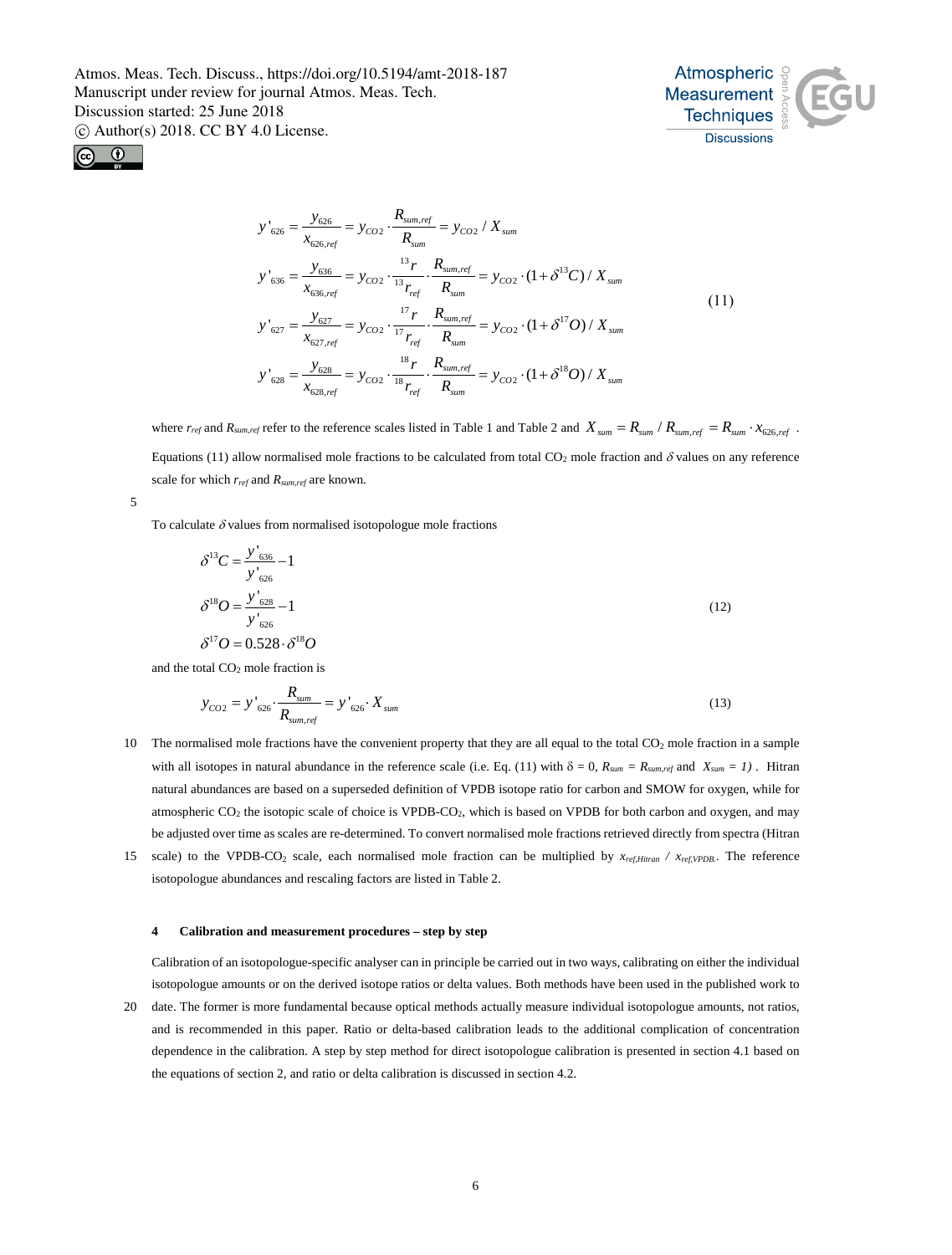

### **4.1 Direct calibration by isotopologue amounts**

The steps described here are consistent with those recently-published by Flores et al. (2017) and Tans et al. (2017). Griffith et al. (2012) previously described the same methods but used a minor approximation in accounting for the sum of all multiplysubstituted isotopologues in the calculation of  $R_{sum}$  in Eq (5) or  $X_{sum}$  in Eq (11).

Atmospheric **Measurement Techniques Discussions** 

- 5 There are two parts to the calibration and unknown measurement procedure: (1) determination of the reference isotopologue amounts and the calibration equation for each isotopologue in a calibration gas, and (2) measurement of the isotopologue amounts in an unknown sample and calculation of its total trace gas amount and delta quantities. As above  $CO<sub>2</sub>$  is used as an example, but the procedures apply in principle to any molecule.
- 10 *Calibration*
	- 1. From reference standard tank data provided by the calibration laboratory  $\{CO_2, \delta^{13}C, \delta^{18}O, (\delta^{17}O)\}\$ , calculate isotope ratios  $^{13}r$ ,  $^{18}r$ ,  $^{17}r$  and  $R_{sum}$  for each standard (Eq. (7) then Eq. (5)).
	- 2. Calculate the calibrated amount of each isotopologue  $y_{626}$ ,  $y_{636}$ ,  $y_{628}$  in each standard (Eq (8)).
	- 3. Measure uncalibrated analyser responses or raw isotopologue amounts of each standard

15  $y_{626, meas}$ ,  $y_{636, meas}$ ,  $y_{628, meas}$  with the analyser.

# 4. Derive the calibration equation for each isotopologue, for example for a linear calibration

$$
y_{626,meas} = a_{626} \cdot y_{626} + b_{626}
$$
 (14)

### *Sample measurement*

- 20 1. Measure the sample with the analyser and determine the analyser responses or raw isotopologue amounts.
	- 2. Apply the inverted calibration determined in 4. above for each isotopologue to determine calibrated isotopologue amounts.
	- 3. Calculate *13r, 18r, 17r* and *Rsum* from calibrated isotopologue amounts (Eq. (9))
	- 4. Calculate  $\delta^{13}$ C and  $\delta^{18}$ O on the desired reference isotope scale (Eq. (2)).
- 25 5. Calculate total  $CO<sub>2</sub>$

$$
y_{CO2} = y_{626} \cdot R_{sum} \quad (Eq. (10))
$$

With this scheme, for complete calibration of the analyser the total CO<sub>2</sub> amount,  $\delta^{13}$ C and  $\delta^{18}$ O should be known for each reference standard, and each isotopologue should be measured by the analyser (or a combination of analysers).  $\delta^{17}O$  can be

30 calculated with sufficient accuracy from  $\delta^{18}O$ . Calibration gases do not need to span a range of delta values, they need only span the range of amounts of each isotopologue covered by the range of samples to be measured(Bowling et al., 2003). Flores et al. (2017) demonstrated isotopic calibration of  $CO<sub>2</sub>$  in which all standards were synthesised from the same  $CO<sub>2</sub>$  source gas and all had the same  $\delta^{13}$ C and  $\delta^{18}$ O values.

#### **4.2 Calibration by delta values**

35 Spectroscopic analysers fundamentally determine the amounts of individual isotopologues, and the isotopologue-based analysis as described in the preceding section is the natural choice as a basis for calibration. Historically however, isotope ratio mass spectrometry (IRMS) has been the method of choice for isotopic analysis, and traditional IRMS calibration schemes are based on standards over a range of isotope ratios or delta values directly rather than on isotopologue amounts. Ratio or delta calibration schemes have thus, perhaps inevitably, flowed over to optical techniques. Ratio calibration schemes use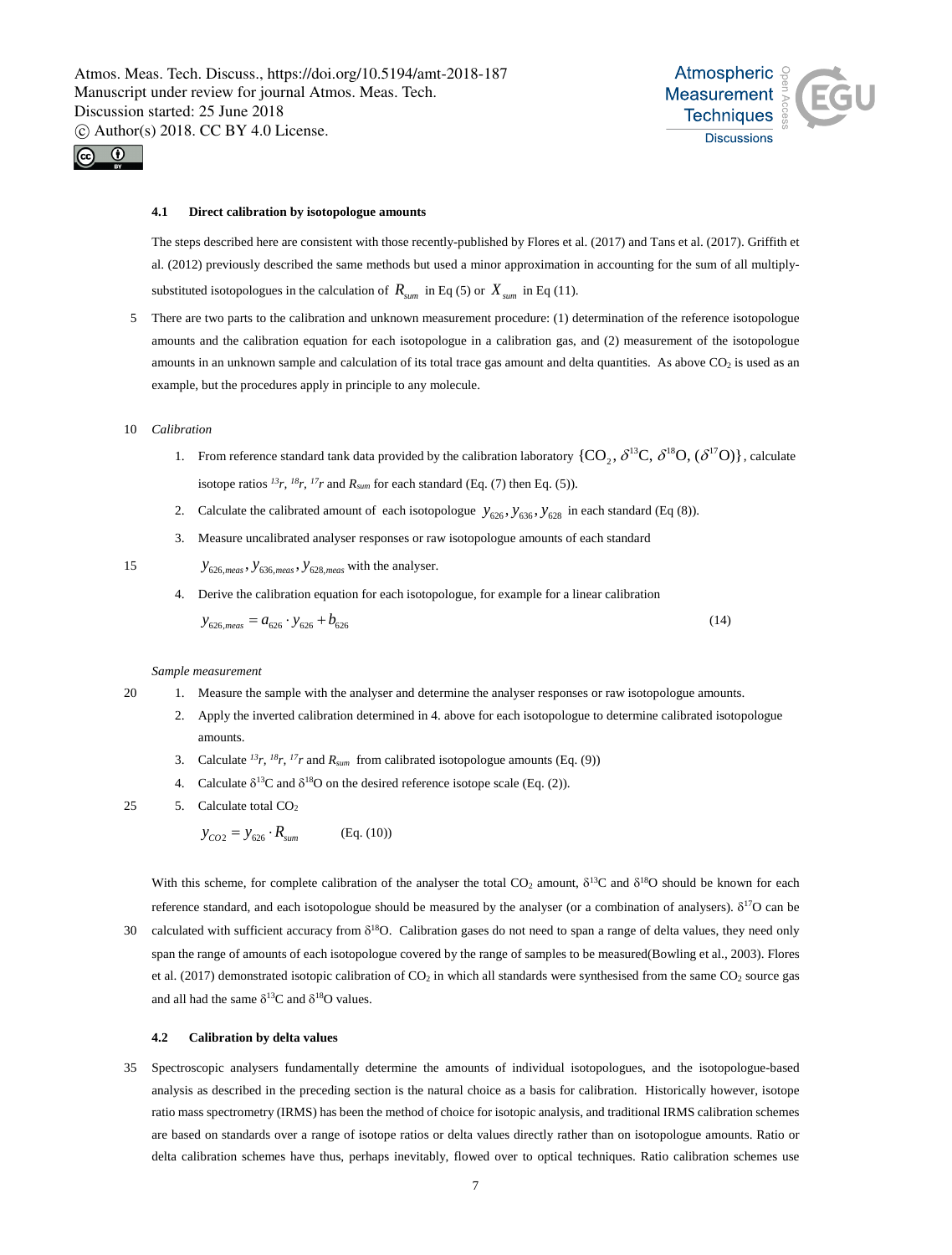



calibration standards which cover a range of delta values and derive calibration equations analogous to Eq. (14) directly in terms of delta values rather than isotopologue amounts. The raw measured delta values are calculated from the uncalibrated isotopologue amounts. However, as shown in the following, this method inevitably leads to a concentration dependence of the calibration equations which must be characterised as part of (and that significantly complicates) the calibration procedure.

5

Several groups have reported on ratio calibration schemes and the consequent concentration dependence (e.g. Griffith et al., 2012; Wen et al., 2013; Rella et al., 2015; Pang et al., 2016; Braden-Behrens et al., 2017; Flores et al., 2017). The concentration dependence inevitably follows if the actual calibration relationships between measured and true amounts of individual isotopologues (section 4.1, Eq. (14)) have a non-zero y-intercept or an additional non-linear term. Griffith et al. (2012, Eq.

10 14) showed that a non-zero intercept in the calibration equations leads to an inverse concentration dependence of measured  $\delta^{13}$ C. Extending that to include a quadratic term in the calibration equation representing non-linearity adds a linear term to the concentration dependence, which can then be well described by a combination of an inverse and linear dependence on  $y_{CO2}$ :

$$
\delta^{13}C_{meas} = \alpha \cdot \delta^{13}C_{true} + (\alpha - 1) + \frac{\beta}{y_{CO2}} + \gamma \cdot y_{CO2}
$$
\n(15)

where  $\delta^{13}C_{meas}$  is calculated from the *raw* measured isotopologue amounts. For a perfectly linear calibration equation (14)

- 15 with  $b_{626} = b_{636} = 0$  both  $\beta$  and  $\gamma$  are zero,  $\alpha = a_{636}/a_{626}$  and Eq. (15) represents a simple concentration-independent scale shift of (α-1) in the δ scale. β is a function of the intercept terms *b626* and *b636*, and γ becomes non-zero if non-zero quadratic terms are added to the calibration equations. The inverse and linear  $y_{CO2}$  dependences are not exact because the coefficients β and γ contains terms weakly dependent on δ*13C* and there are weak cross-terms, but together they provide an adequate model to describe the concentration dependence. The linear term becomes relatively more important than the inverse term at
- 20 high CO<sub>2</sub> mole fractions. Uncertainties in calibrating β and γ can lead to significant errors in Keeling-type analyses over a wide range of total CO<sub>2</sub> amounts even if the isotopologue calibration non-linearity is very small (Pang et al., 2016; Wen et al., 2013).

The concentration dependence is a function of the isotopologue calibration coefficients *a* and *b* (and any non-linearity), and 25 thus in principle for best accuracy it should be re-determined for every calibration. This potentially complicates the calibration procedure. The Thermo-Fisher Delta Ray isotope analyser, for example, takes this approach in a prescribed sequence of measurements using several reference standards; however Braden-Behrens et al. (2017) and Flores et al. (2017) found this procedure not to be sufficiently accurate or stable and invoked separate a posteriori calibration schemes. Rella et al. (2015; Picarro, 2017) similarly describe a calibration procedure for Picarro analysers to take concentration dependence into account.

## 30 **5 Tutorial: a practical worked example**

This section presents a worked example of the calibration of an optical analyser using reference gases of given total CO<sub>2</sub> mole fraction,  $\delta^{13}$ C and  $\delta^{18}$ O, followed by measurements of air to which this calibration is applied. The data are derived from an Ecotech Spectronus FTIR analyser which measures three isotopologues of CO<sub>2</sub> (626, 636, 628) in the calibration gases and in the sampled air. The calculations follow section 4.1.

35

# *Calibration*

The calibration data were collected in the laboratory at the University of Wollongong on 27 Sept 2017. Four reference tanks were sourced from CSIRO GASLAB, with total CO<sub>2</sub> mole fraction, δ<sup>13</sup>C and δ<sup>18</sup>O provided on the current WMO reference scales (WMO X2007 scale for total CO<sub>2</sub>, VPDB-CO<sub>2</sub> for  $\delta^{13}$ C and  $\delta^{18}$ O). For each calibration tank, <sup>13</sup>r, <sup>18</sup>r, <sup>17</sup>r,  $R_{sum}$ , and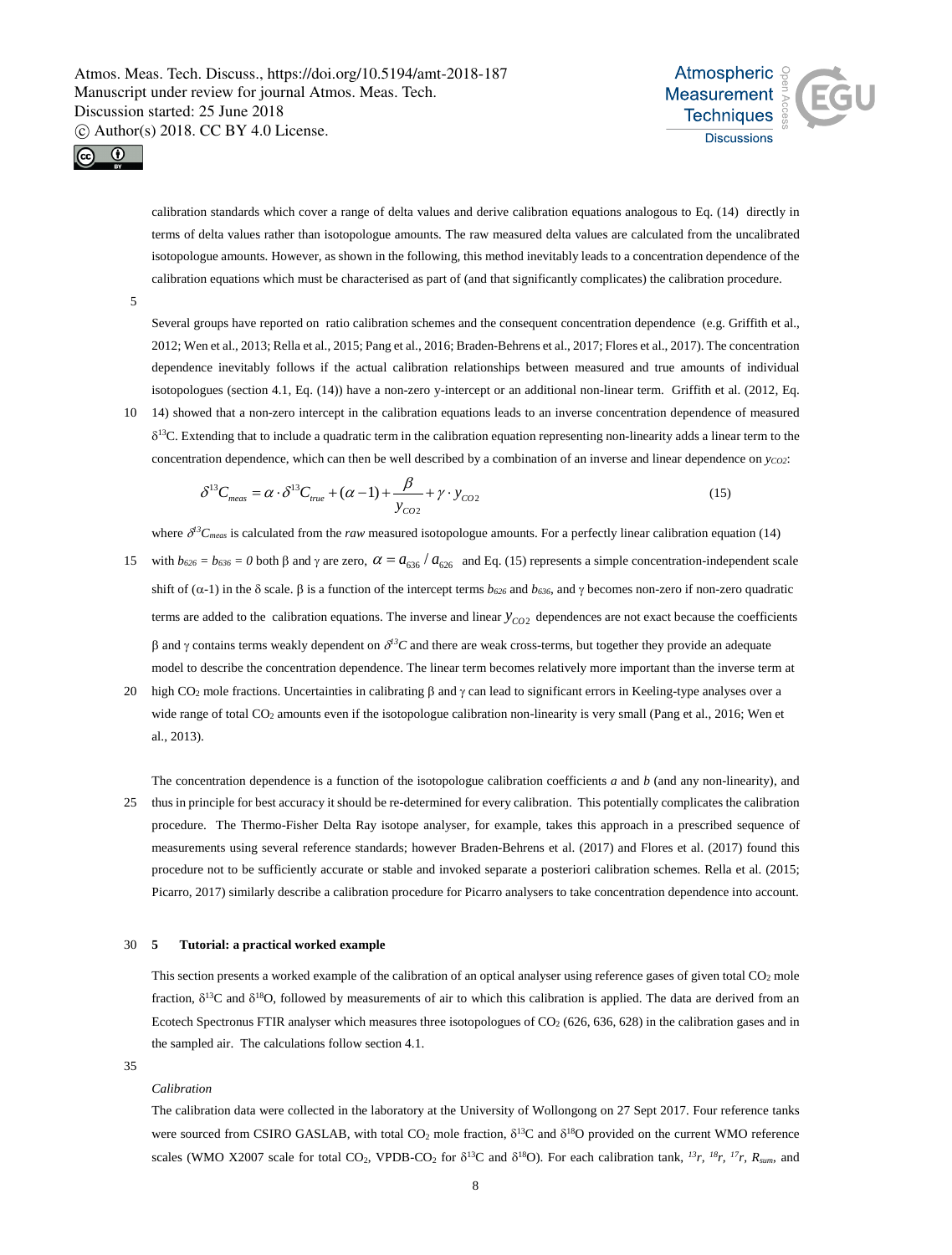



reference isotopologue mole fractions are calculated from equations (7), (5) and (8). The four reference gases were measured in the analyser, and raw measured values of the isotopologue mole fractions corrected to dry air and for small spectroscopic cross-sensitivities to pressure, temperature and water vapour as described by Griffith et al. (2012). A two-parameter linear regression (slope and intercept) of measured against reference mole fractions for each isotopologue provides the linear

5 calibration coefficients *a* and *b* for the analyser, Eq. (14). The worked data are presented in Table 3 and calibration plots shown in Figure 1.

### *Sample air measurements*

Figure 2 shows an example of one day of calibrated 1-minute measurements from the same FTIR analyser collected at a rural 10 site in SE Australia on 23 and 24 Jan 2018. Table 4 illustrates the worked calibration of the raw data at four times of differing CO2 amounts and isotopic fractionations. The linear calibration of 27 Sept 2018 described above is applied to the measured data without further correction. The calculations follow section 4.1 to determine  $y_{CO2}$ ,  $\delta^{13}$ C and  $\delta^{18}$ O for each 1-minute measurement. Figure 3 shows an example of a Keeling plot derived from the data of Figure 2, with an intercept -24.5‰ typical of the dominant plants in this agricultural area.

### 15 **6 Assessment of potential errors**

Table 5 shows examples of actual isotopologue amounts for samples with total  $CO<sub>2</sub> = 400$  ppm and a range of isotopic compositions. The table includes *Rsu*<sup>m</sup> values calculated for each sample. The potential error incurred in calculating the total CO<sub>2</sub> amount from a spectroscopic measurement of *y*<sub>626</sub> via Eq. (10) if the different isotopic composition between sample and reference gases is not taken into account is shown in the rightmost column – it is the difference from 400 ppm of the total  $CO<sub>2</sub>$ 

- 20 calculated from Eq. (10) taking the reference value *Rsum,ref* (case 1) instead of the correct value on the same line *Rsum*. This simulates the effect of ignoring the difference in isotopic composition between reference and sample. The reference case (case 1) is a hypothetical standard with the isotopic composition of VPDB-CO2. Examples include typical clean air (case 2), synthetic air synthesised with <sup>13</sup>C-depleted CO<sub>2</sub> with  $\delta^{13}C = -35\%$  (case 3), realistic errors of 2% in  $\delta^{18}O$  and  $\delta^{17}O$  (cases 4,5), using isotope ratios assumed by Hitran rather than VPDB-CO<sub>2</sub> (case 6), and ignoring the contributions of all doubly-substituted
- 25 minor isotopologues (case 7). Other cases can be assessed following the equations of section 2. Potential errors are fortunately small relative to GAW compatibility goals for realistic isotopic variations of a few per mil around clean air values. However the potential for significant errors ( $> 0.1$  ppm) exists for reference gas mixtures or samples with <sup>13</sup>C-depleted CO<sub>2</sub> as is often the case for synthetic mixtures or for samples with added CO<sub>2</sub> derived from plant or fossil fuel sources.
- 30 These potential errors in computation of delta values should also be viewed in the context of experimental measurement errors. Flores et al. (2017) formally evaluated the uncertainty budget for their particular FTIR measurements of  $\delta^{13}C$  in CO<sub>2</sub> and found a standard uncertainty of 0.09‰, of comparable magnitude to the largest potential computational approximation errors. The measurement uncertainty was dominated by uncertainty in assigned reference mole fractions for the reference standards rather than the spectroscopic measurement uncertainty.
- 35

Three assumptions, previously mentioned and summarised here, have negligible impact on the calculations of section 2 and Table 5:

 $^{14}$ C, with an isotopic abundance of < 1 ppt is ignored in all calculations.

therefore insignificant.

- The relative amounts of multiply-substituted minor isotopologues are assumed to be in statistical relative abundance,
- 40 i.e. there is no isotope clumping. Clumping effects are normally much less than 1‰, and according to Table 5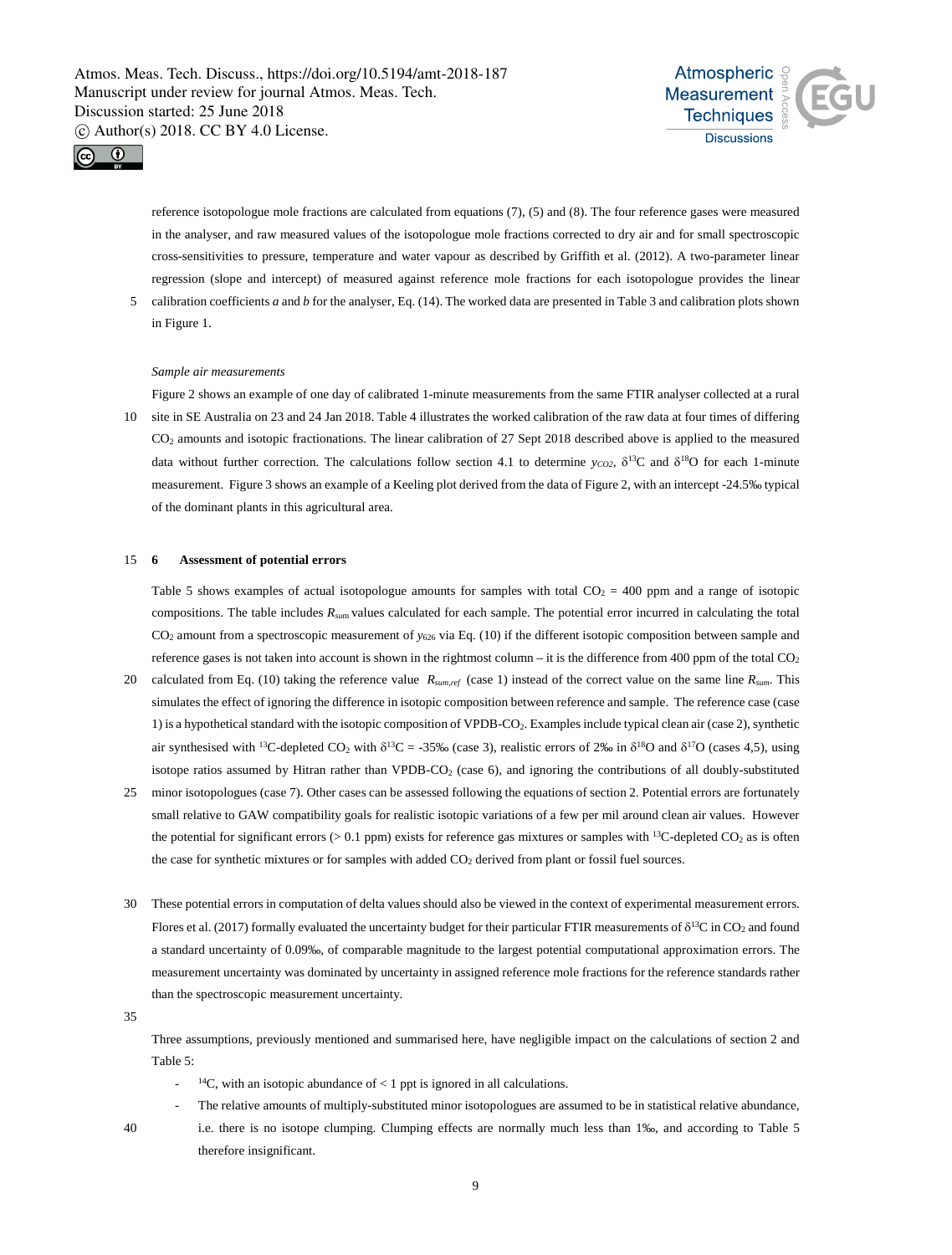



 $17r$  and  $\delta^{17}O$  are calculated from  $18r$  and  $\delta^{18}O$  (Eq. (6)) assuming mass dependent fractionation. Thermodynamic and kinetic fractionation processes are mass-dependent and account for most fractionation mechanisms in nature. Mass-independent fractionation typically occurs in quantum processes such as photolysis and can cause small deviations from mass dependence. These deviations are also typically < 1‰ (e.g. Miller et al., 2002) and thus also 5 negligible for the purposes of this work.

### **7 Other molecules**

Similar considerations apply to other molecular species, see Table 6. For  $CH<sub>4</sub>$ , <sup>13</sup>CH<sub>4</sub> measurements are commonly made using laser analysers such as that of Picarro (Rella et al., 2015), and isotopic reference gases are available. An analysis similar to that in section 6 and Table 5 shows that for 2000 ppb CH<sub>4</sub> in air, an error of 10‰ in the assumed value of  $\delta^{13}C$  leads to an

10 error of 0.2 ppb in the calculated total CH4 mole fraction, and for a -35‰ error the total CH4 error is 0.7ppb. A 100‰ error in  $\delta^2$ H leads to an error in total CH<sub>4</sub> of only 0.1 ppb.

For N<sub>2</sub>O there is the additional complication of the isotopomers  $15N^{14}N^{16}O$  and  $14N^{15}N^{16}O$  for which standard reference gases are not available, and for which measurement technologies are currently less advanced. The general magnitude of potential 15 errors will be similar to those of CO2. For CO, reference gases are available, but current optical techniques are not able to

resolve isotopic variations with sufficient accuracy at the typical low total mole fractions in air.

### **8 Calibration of commercially-available analysers**

Several commercial manufacturers offer isotopologue-specific optical analysers based on laser (Campbell, Picarro, Los Gatos Research, Aerodyne, Thermo Fisher Delta Ray) or FTIR (Ecotech Spectronus) spectroscopy that analyse sampled air

- 20 for one or more specific isotopologues. These instruments report results in a variety of ways, as isotopologue mole fractions and/or as total mole fractions and isotopic delta values, both calibrated and uncalibrated. In most cases the scheme by which total mole fractions and delta values are calculated from the raw measured data is not fully described, although some details are available in user manuals and published works. In most cases some level of approximation is used in accounting for the full molecular isotopic composition when converting between isotopologue amounts and total amounts and delta values. As
- 25 shown in section 6, these approximations are fortunately in most cases acceptably small, but it is nevertheless recommended that they be assessed and documented if the full computation scheme is not used or measurement and calibration data for all isotopologues are not available.
- GAW Greenhouse Gas Measurement Techniques reports since 2011 (WMO-GAW, 2012) recommend that the 30 computational scheme for isotopic quantities derived from all commercial and non-commercial analysers be published and fully transparent to the user to avoid the potential for biases and inaccuracies stemming from different calibration and calculation schemes. Potential errors and calibration biases due to inconsistent isotopic calculations and the empirical determination of concentration dependences can be avoided if only the raw output isotopologue amounts from the analyser(s) are used and calibrated and isotopic quantities are calculated a posteriori following consistent calculation 35 schemes such as those described here and in Flores et al. (2017) and Tans et al. (2017).

## **9 Summary, discussion and conclusions**

Optical trace gas analysers based on laser or FTIR spectroscopy measure the concentrations or mole fractions of individual isotopologues of a trace gas rather than the total amount of all possible isotopologues of the target gas. This leads to potential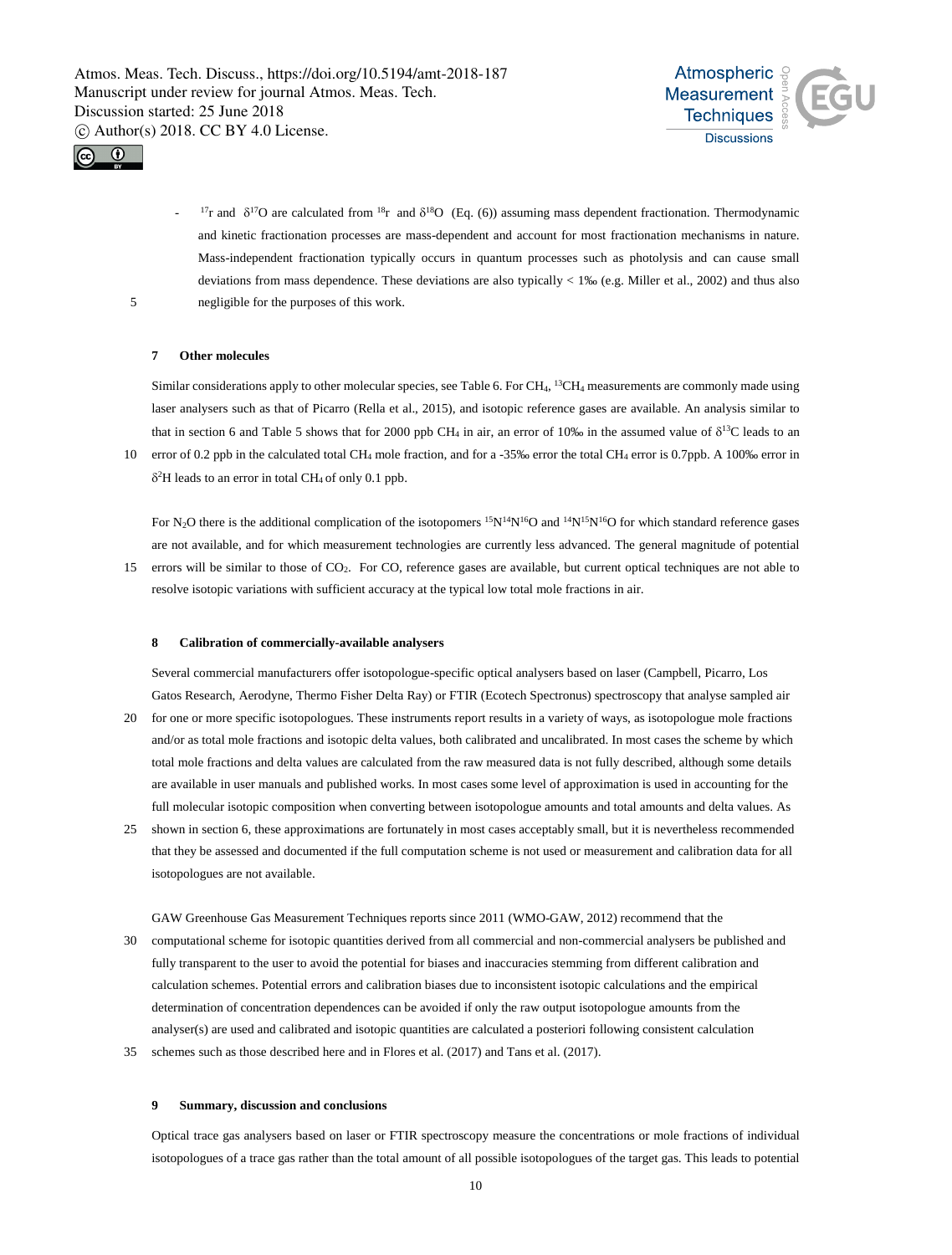



calibration inaccuracies in relating the individual isotopologue measurements made by the analyser to the more usual quantities of total amount and isotopic ratios or delta values. This paper reviews previous studies addressing isotopic calibration of optical analysers and presents a practical guide to the calculations required to completely and rigorously account for the isotopic composition of a trace gas when determining its total concentration with an isotopologue-specific optical analyser. Although

- 5 most previous work has made some level of approximation in accounting for the full isotopic composition, this paper shows that such approximations are not required and save little effort - the complete calculations are relatively straightforward. The approach described here is consistent with those of Flores et al.  $(2017)$  and Tans et al.  $(2017)$ ; for  $CO<sub>2</sub>$  for example, the measurement of either three isotopologues  $(^{12}C^{16}O_2, ^{12}C^{16}O_2, ^{12}C^{16}O^{18}O)$ , or total CO<sub>2</sub> and two delta values  $(\delta^{13}C, \delta^{18}O)$  is necessary and sufficient to specify the complete isotopic composition with sufficient accuracy to meet GAW compatibility
- 10 goals. Calculations to interconvert between these equivalent specifications of composition accurately are described.

Potential errors which may arise when making sometimes-unavoidable approximations in the calculations are assessed and in most cases fortunately found to be small, and often negligible. However significant errors can arise when the isotopic composition of an air sample is very different from that used to calibrated the analyser. Two common cases where this may

15 occur in practice are in the production of synthetic reference standards using highly depleted  $^{13}C$  in CO<sub>2</sub>, and in environmental studies such as soil chambers where high levels of <sup>13</sup>C-depleted CO<sub>2</sub> are analysed with an analyser calibrated around clean atmospheric 13C levels.

Provided the appropriate calibration standards are available, this paper recommends that the calibration of optical analysers be

- 20 carried out via direct measurement of the amounts of individual isotopologues, from which the total trace gas amount and isotopic composition can then be calculated completely and accurately. It recommends against ratio or delta-based calibration because this approach leads inevitably to concentration dependences in the calibration that must be characterised. Direct isotopologue calibration avoids concentration dependence and requires only reference standards spanning the range of concentrations to be measured and of known isotopic composition. There is no requirement for the reference gases to span the
- 25 range of expected delta values, they can all be produced from the same source of trace gas and all have the same isotopic composition.

#### **10 Acknowledgements**

I would like to thank the GAW-GGMT community for many discussions on this topic, and especially Edgar Flores, Joelle Viallon, Camille Yver-Kwok and Grant Forster who provided comments on the manuscript and checked the calculations.

### 30 **11 References**

- Allison, C., Francey, R., and Meijer, H.: Recommendations for the reporting of stable isotope measurements for carbon and oxygen in CO2 gas, reference and Intercomparison Materials for stable isotopes of light element, IAEA-TECDO, 155-162, 1995., IAEA, Vienna, 155-162, 1995.
- Bievre, P. D., Holden, N. E., and Barnes, I. L.: Isotopic Abundances and Atomic Weights of the Elements, 35 J.Phys.Chem.Ref.Data, 809-891, 1984.
	- Bowling, D. R., Sargent, S. D., Tanner, B. D., and Ehleringer, J. R.: Tunable diode laser absorption spectroscopy for stable isotope studies of ecosystem–atmosphere CO2 exchange, Agric. For. Meteorol., 118, 1-19, https://doi.org/10.1016/S0168-1923(03)00074-1, 2003.
- Braden-Behrens, J., Yan, Y., and Knohl, A.: A new instrument for stable isotope measurements of 13C and 18O in CO2 40 instrument performance and ecological application of the Delta Ray IRIS analyzer, Atmos. Meas. Tech., 10, 4537- 4560, 10.5194/amt-10-4537-2017, 2017.
	- Brand, W. A., Assonov, S. S., and Coplen, T. B.: Correction for the <sup>17</sup>O interference in del(<sup>13</sup>C) measurements when analyzing CO2 with a stable isotope mass spectrometry (IUPAC Technical Report), Pure Appl. Chem., 82, 1719-1733, 2010.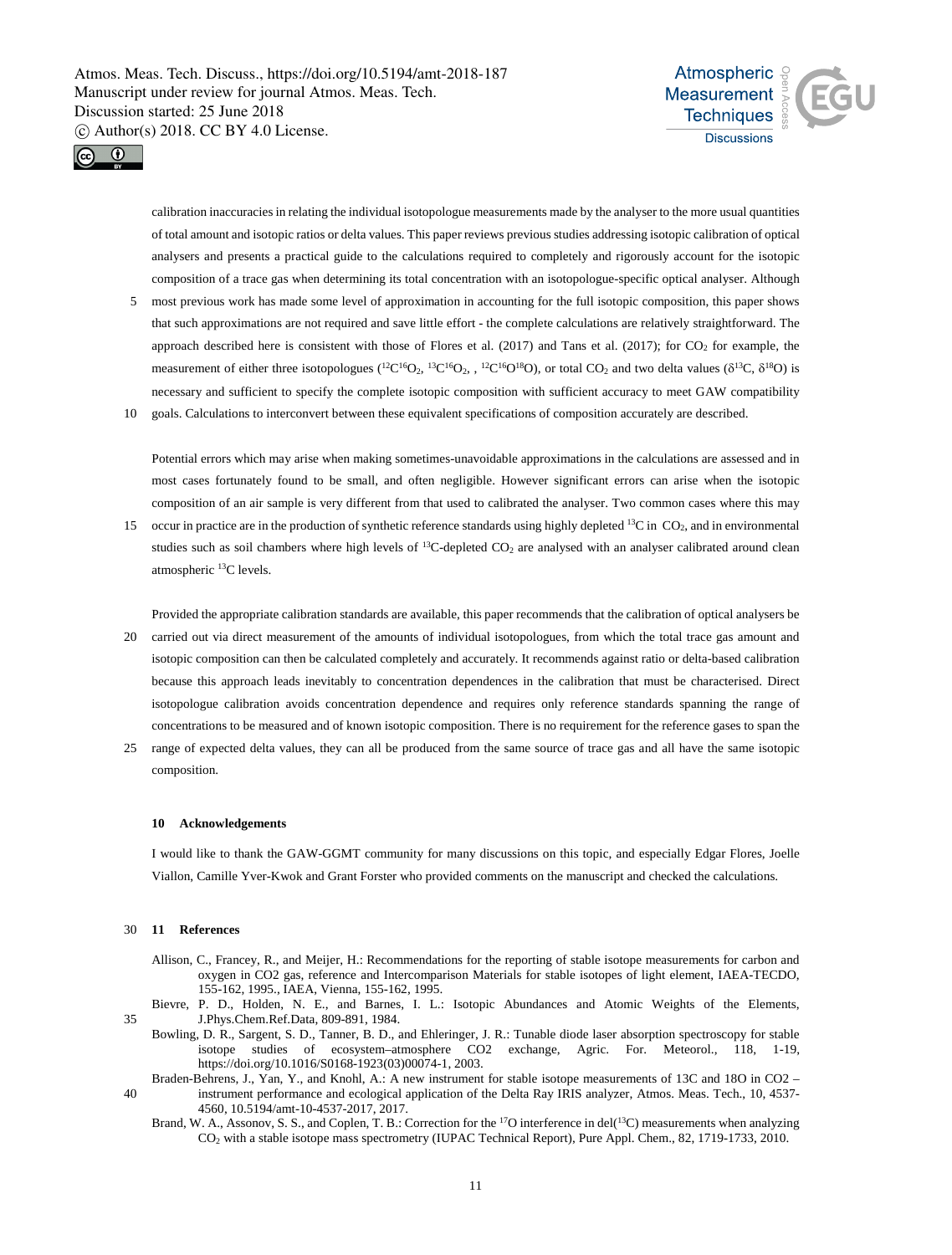Atmos. Meas. Tech. Discuss., https://doi.org/10.5194/amt-2018-187 Manuscript under review for journal Atmos. Meas. Tech. Discussion started: 25 June 2018

c Author(s) 2018. CC BY 4.0 License.





Coplen, T. B.: Guidelines and recommended terms for expression of stableisotope-ratio and gas-ratio measurement results, Rapid Commun. Mass Spectrom., 25, 2538–2560, 10.1002/rcm.5129, 2011.

- Esler, M. B., Griffith, D. W. T., Wilson, S. R., and Steele, L. P.: Precision trace gas analysis by FT-IR spectroscopy 2. The  $^{13}C/^{12}C$  isotope ratio of CO<sub>2</sub>, Analytical Chemistry, 72, 216-221, 2000.
- 5 Flores, E., Viallon, J., Moussay, P., Griffith, D. W. T., and Wielgosz, R. I.: Calibration Strategies for FT-IR and Other Isotope Ratio Infrared Spectrometer Instruments for Accurate δ13C and δ18O Measurements of CO2 in Air, Analytical Chemistry, 89, 3648-3655, 10.1021/acs.analchem.6b05063, 2017.

Griffis, T. J., Lee, X., Baker, J. M., Sargent, S. D., and King, J. Y.: Feasibility of quantifying ecosystem–atmosphere C18O16O exchange using laser spectroscopy and the flux-gradient method,, Agric. For. Meteorol., 135, 44-60, 2005.

- 10 Griffith, D. W. T.: Calculations of carrier gas effects in non-dispersive infrared analysers I. Theory, Tellus, 34, 376-384, 1982.
- Griffith, D. W. T., Deutscher, N. M., Caldow, C. G. R., Kettlewell, G., Riggenbach, M., and Hammer, S.: A Fourier transform infrared trace gas analyser for atmospheric applications, Atmos. Meas. Tech., 5, 2481-2498, 10.5194/amtd-5-3717- 2012, 2012.

Lee, J.-Y., Yoo, H.-S., Marti, K., Moon, D. M., Lee, J. B., and Kim, J. S.: Effect of carbon isotopic variations on measured 15 CO2 abundances in reference gas mixtures, J. Geophys. Res., 111, doi:10.1029/2005JD006551, 2006.

- Loh, Z. M., Steele, L. P., Krummel, P. B., Schoot, M. v. d., Etheridge, D. M., Spencer, D. A., and Francey, R. J.: Linking Isotopologue Specific Measurements of CO2 to the Existing International Mole Fraction Scale, 15th WMO/IAEA Meeting of Experts on Carbon Dioxide, Other Greenhouse Gases and Related Tracers Measurement Techniques (WMO/GAW report no. 194), Jena, Germany, August 2009, 2011,
- 20 McNaught, A. D., and Wilkinson, A.: IUPAC Compendium of Chemical Technology the Gold Book, IUPAC, 2014. Miller, M. F., Franchi, I. A., Thiemens, M. H., Jackson, T. L., Brack, A., Kurat, G., and Pillinger, C. T.: Mass-independent fractionation of oxygen isotopes during thermal decomposition of carbonates, PNAS, 99, 10988-10993, 10.1073/pnas.172378499, 2002.
- Mohn, J., Zeeman, M. J., Werner, R. A., Eugster, W., and Emmenegger, L.: Continuous field measurements of δ13C–CO2 25 and trace gases by FTIR spectroscopy, Isotopes in Environmental and Health Studies, 44, 241-251, 2008.

Pang, J., Wen, X., Sun, X., and Huang, K.: Intercomparison of two cavity ring-down spectroscopy analyzers for atmospheric 13CO2  ∕ 12CO2 measurement, Atmos. Meas. Tech., 9, 3879-3891, 10.5194/amt-9-3879-2016, 2016. Picarro: Calibration guide for Picarro Analyzers, 2017.

- Rella, C. W., Hoffnagle, J., He, Y., and Tajima, S.: Local- and regional-scale measurements of CH4, 13CH4, and C2H6 in the 30 Uintah Basin using a mobile stable isotope analyzer, Atmos. Meas. Tech., 8, 4539-4559, 10.5194/amt-8-4539-2015, 2015.
	- Rothman, L. S., Jacquemart, D., Barbe, A., Benner, D. C., Birk, M., Brown, L. R., Carleer, M. R., C. Chackerian, J., Chance, K., Dana, V., Devi, V. M., Flaud, J.-M., Gamache, R. R., Goldman, A., Hartmann, J.-M., Jucks, K. W., Maki, A. G., Mandin, J.-Y., Massie, S. T., Orphali, J., Perrin, A., Rinsland, C. P., Smith, M. A. H., Tennyson, J., Tolchenov, R.
- 35 N., Toth, R. A., Auwera, J. V., Varanasi, P., and Wagner, G.: The HITRAN 2004 molecular spectroscopic database, J. Quant. Spectry.Rad. Tfer, 96, 139-204, 2005.
	- Tans, P. P., Crotwell, A. M., and Thoning, K. W.: Abundances of isotopologues and calibration of CO<sub>2</sub> greenhouse gas measurements, Atmos. Meas. Tech., 10, 2669-2685, 10.5194/amt-10-2669-2017, 2017.
- Tohjima, Y., Katsumata, K., Morino, I., Mukai, H., Machida, T., Akama, I., Amari, T., and Tsunogai, U.: Theoretical and 40 experimental evaluation of the isotope effect of NDIR analyzer on atmospheric CO<sub>2</sub> measurement, J. Geophys. Res., 114, doi:10.1029/2009JD011734, 2009.
	- Tuzson, B., Henne, S., Brunner, D., Steinbacher, M., Mohn, J., Buchmann, B., and Emmenegger, L.: Continuous isotopic composition measurements of tropospheric CO2 at Jungfraujoch (3580 m a.s.l.), Switzerland: real-time observation of regional pollution events, Atmos. Chem. Phys., 11, 1685-1696, 10.5194/acp-11-1685-2011, 2011.
- 45 Vardag, S. N., Hammer, S., Sabasch, M., Griffith, D. W. T., and Levin, I.: First continuous measurements of  $18^{\circ}$ N $18^{\circ}$ O-CO<sub>2</sub> in air with a Fourier transform infrared spectrometer, Atmos. Meas. Tech., 8, 579-592, 10.5194/amt-8-579-2015, 2015.
	- Wen, X. F., Meng, Y., Zhang, X. Y., Sun, X. M., and Lee, X.: Evaluating calibration strategies for isotope ratio infrared spectroscopy for atmospheric <sup>13</sup>CO<sub>2</sub>/<sup>12</sup>CO<sub>2</sub> measurement, Atmos. Meas. Tech., 6, 1491-1501, 10.5194/amt-6-1491-2013, 2013.
- 50 Werner, R. A., and Brand, W. A.: Referencing strategies and techniques in stable isotope ratio analysis, Rapid Commun. Mass Spectrom., 15, 501-519, 2001.
	- WMO-GAW: GAW report No. 206. 16th WMO/IAEA Meeting on Carbon Dioxide, Other Greenhouse Gases, and Related Measurement Techniques (GGMT-2011, Wellington, NZ, Oct 2011), 2012.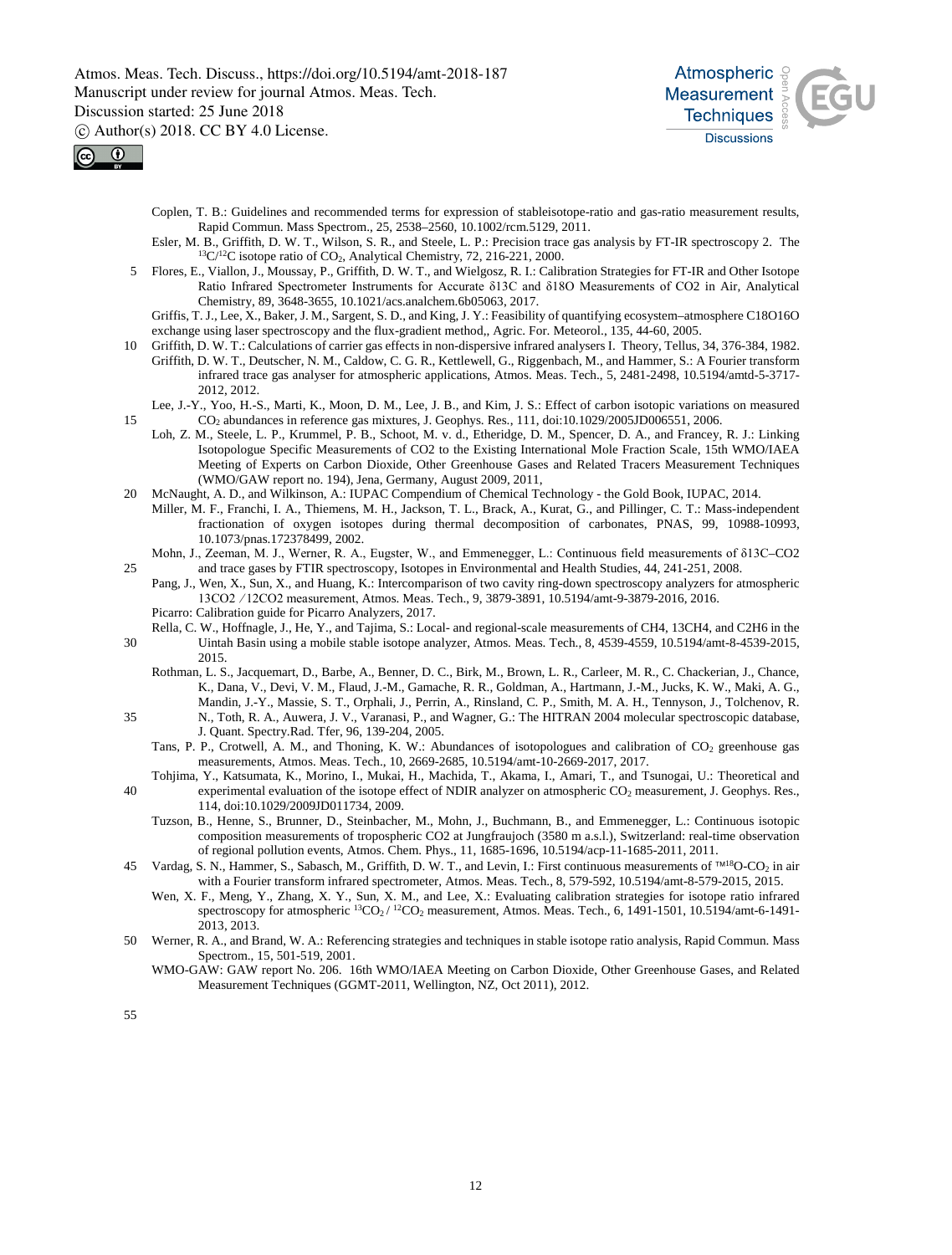



# **Tables**

Table 1. Standard isotope ratios for relevant reference scales used in atmospheric trace gas analysis. <sup>1</sup>(Werner and Brand, 2001), <sup>2</sup>(Brand et al., 2010), <sup>3</sup>(Bievre et al., 1984), <sup>4</sup> https://www.cfa.harvard.edu/hitran/

| Element  | Ratio                                            | VPPB <sup>1</sup> | VPDB-CO $2^2$ | Hitran <sup>3,4</sup> | VSMOW <sup>1</sup> | air $N_2$ <sup>1</sup> |
|----------|--------------------------------------------------|-------------------|---------------|-----------------------|--------------------|------------------------|
| C        | $^{13}$ r = $^{13}$ C/ <sup>12</sup> C 0.0111802 |                   | 0.0111802     | 0.0112376             |                    |                        |
| $\Omega$ | $^{18}$ r = $^{18}$ O/ <sup>16</sup> O 0.0020672 |                   | 0.00208835    | 0.0020052             | 0.00200518         |                        |
| $\Omega$ | $^{17}$ r = $^{17}$ O/ <sup>16</sup> O 0.000386  |                   | 0.0003931     | 0.0003729             |                    |                        |
| N        | $^{15}r = {^{15}N}/{^{14}N}$                     |                   |               | 0.000367              |                    | 0.00036782             |
| H        | $r = {}^{2}H/{}^{1}H$                            |                   |               | 0.000156              | 0.00015575         |                        |

10

**Table 2. Isotopologue fractional abundances and isotopic sums for the VPDB-CO2 and Hitran scales and conversion factors. Abundances are taken from 1***Rothman et al (2005) a***nd 2 https://www.cfa.harvard.edu/hitran/molecules.html for Hitran and** 15 **<sup>3</sup>** *Brand et al.* **(2010) for VPDB-CO2. The Brand et al. values supersede earlier values given by** *Allison et al. (1995).*

| <b>Isotopologue</b>              | <b>Notation</b> | Abundance $1,2$ | Abundance <sup>3</sup> | <b>Rescaling factor</b> |  |
|----------------------------------|-----------------|-----------------|------------------------|-------------------------|--|
|                                  |                 | $X$ HITRAN      | $X$ VPDB-CO2           | (Hitran / VPDB-CO2)     |  |
| ${}^{16}O$ ${}^{12}C$ ${}^{16}O$ | 626             | 0.98420         | 0.984054               | 1.000150                |  |
| ${}^{16}O$ ${}^{13}C$ ${}^{16}O$ | 636             | 0.01106         | 0.0110019              | 1.005280                |  |
| ${}^{16}O$ ${}^{12}C$ ${}^{18}O$ | 628             | 0.0039471       | 0.00411009             | 0.960319                |  |
| ${}^{16}O$ ${}^{12}C$ ${}^{17}O$ | 627             | 0.000734        | 0.00077366             | 0.948734                |  |
| $R_{sum}$<br>۰                   |                 | 1.016205        | 1.016053               | 0.9998505               |  |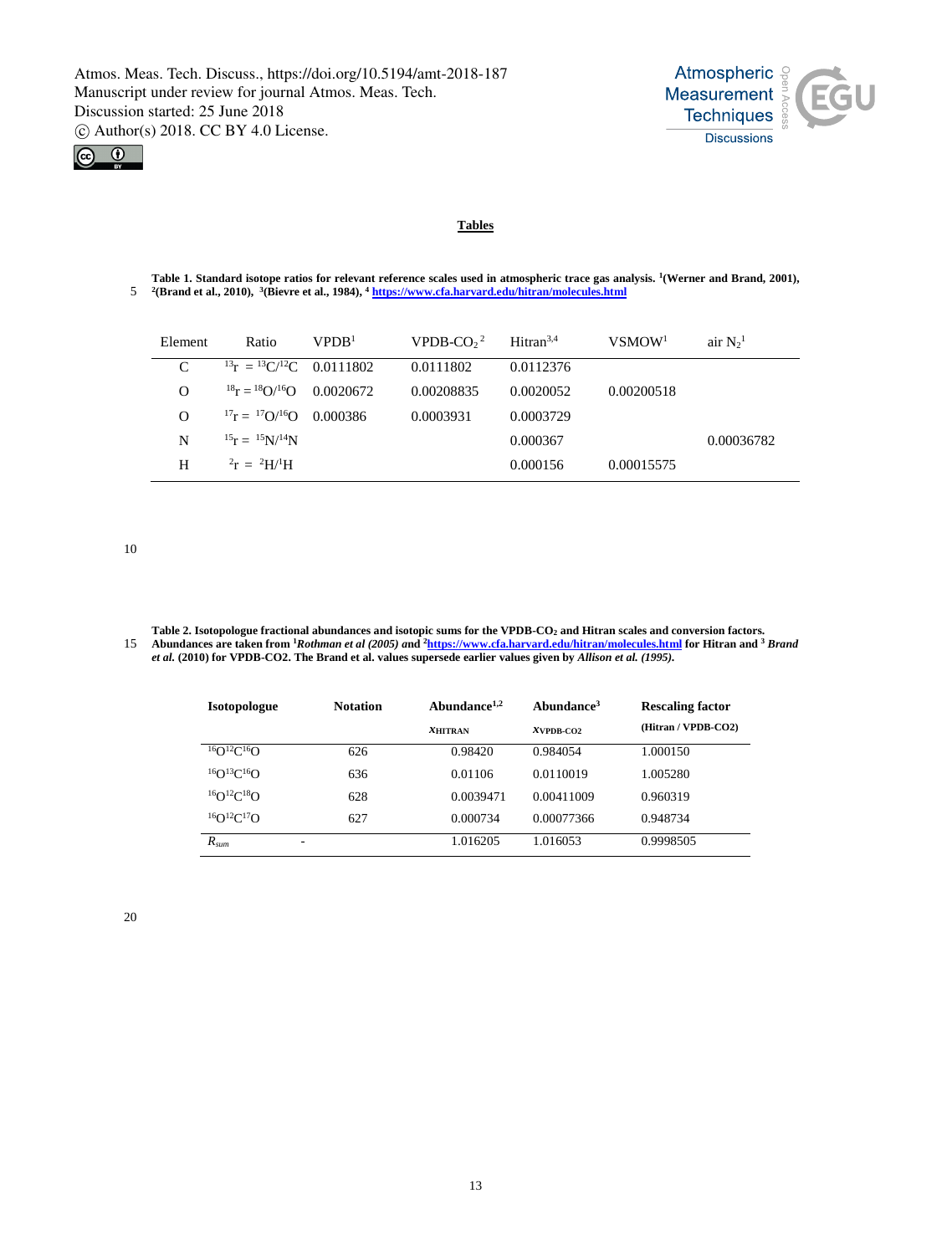



**Table 3. Worked data for calibration of an FTIR analyser using four reference standards (a) using actual mole fractions of all isotopologues, and (b) using normalised mole fractions on the VPDB-CO2 scale. 17r and** δ**17O values were not directly determined**  and are not included in the table – they are derived from <sup>18</sup>r and  $\delta^{18}$ O following equation (6).

| (a)            | <b>YCO2</b> | $\delta^{13}C$               | $\delta^{18}O$ |           |                 |                    | <b>Y626</b> | <b>Y636</b>                     | <b>Y628</b> |
|----------------|-------------|------------------------------|----------------|-----------|-----------------|--------------------|-------------|---------------------------------|-------------|
| Tank           | ppm         | %                            | %              | $^{13}$ r | 18 <sub>r</sub> | $R_{sum}$          | ppm         | ppm                             | ppm         |
|                |             | <b>Calibration tank data</b> |                |           |                 |                    |             | <b>Reference mole fractions</b> |             |
| <b>CB11138</b> | 396.74      | $-8.38$                      | 0.30           | 0.011087  | 0.002089        | 1.016112           | 390.45      | 4.3287                          | 1.6313      |
| <b>CB11483</b> | 452.06      | $-8.19$                      | $-2.11$        | 0.011089  | 0.002084        | 1.016103           | 444.90      | 4.9333                          | 1.8543      |
| <b>CA06845</b> | 416.06      | $-10.69$                     | $-2.71$        | 0.011061  | 0.002083        | 1.016072           | 409.48      | 4.5291                          | 1.7056      |
| <b>CB09950</b> | 392.91      | $-8.38$                      | $-0.20$        | 0.011087  | 0.002088        | 1.016110           | 386.68      | 4.2870                          | 1.6147      |
|                |             |                              |                |           |                 |                    |             | <b>Measured mole fractions</b>  |             |
| <b>CB11138</b> |             |                              |                |           |                 |                    | 426.50      | 4.9011                          | 1.8942      |
| <b>CB11483</b> |             |                              |                |           |                 |                    | 486.46      | 5.5937                          | 2.1768      |
| <b>CA06845</b> |             |                              |                |           |                 |                    | 447.49      | 5.1310                          | 1.9891      |
| <b>CB09950</b> |             |                              |                |           |                 |                    | 422.33      | 4.8533                          | 1.8731      |
|                |             |                              |                |           |                 |                    |             | <b>Calibration coefficients</b> |             |
|                |             |                              |                |           |                 | Slope a            | 1.10146     | 1.14563                         | 1.26747     |
|                |             |                              |                |           |                 | Intercept <b>b</b> | $-3.56$     | $-0.0579$                       | $-0.1733$   |

5

| (b)            | <b>YCO2</b> | $\delta^{13}C$               | $\delta^{18}O$ |                                     |                 |                    | $y'$ 626 | $y'$ 636                                  | $y'$ 628 |
|----------------|-------------|------------------------------|----------------|-------------------------------------|-----------------|--------------------|----------|-------------------------------------------|----------|
| Tank           | ppm         | %                            | %              | $^{13}$ r                           | 18 <sub>r</sub> | X <sub>sum</sub>   | ppm      | ppm                                       | ppm      |
|                |             | <b>Calibration tank data</b> |                | Reference normalised mole fractions |                 |                    |          |                                           |          |
| <b>CB11138</b> | 396.74      | $-8.38$                      | 0.30           | 0.011087                            | 0.002089        | 0.999909           | 396.78   | 393.45                                    | 396.90   |
| <b>CB11483</b> | 452.06      | $-8.19$                      | $-2.11$        | 0.011089                            | 0.002084        | 0.999900           | 452.11   | 448.40                                    | 451.15   |
| CA06845        | 416.06      | $-10.69$                     | $-2.71$        | 0.011061                            | 0.002083        | 0.999869           | 416.11   | 411.67                                    | 414.99   |
| <b>CB09950</b> | 392.91      | $-8.38$                      | $-0.20$        | 0.011087                            | 0.002088        | 0.999906           | 392.95   | 389.66                                    | 392.87   |
|                |             |                              |                |                                     |                 |                    |          | <b>Measured normalised mole fractions</b> |          |
| <b>CB11138</b> |             |                              |                |                                     |                 |                    | 433.414  | 445.48                                    | 460.87   |
| CB11483        |             |                              |                |                                     |                 |                    | 494.342  | 508.43                                    | 529.62   |
| CA06845        |             |                              |                |                                     |                 |                    | 454.742  | 466.38                                    | 483.96   |
| <b>CB09950</b> |             |                              |                |                                     |                 |                    | 429.172  | 441.13                                    | 455.74   |
|                |             |                              |                |                                     |                 |                    |          | <b>Calibration coefficients</b>           |          |
|                |             |                              |                |                                     |                 | Slope a            | 1.10146  | 1.14563                                   | 1.26748  |
|                |             |                              |                |                                     |                 | Intercept <b>b</b> | $-3.62$  | $-5.27$                                   | $-42.16$ |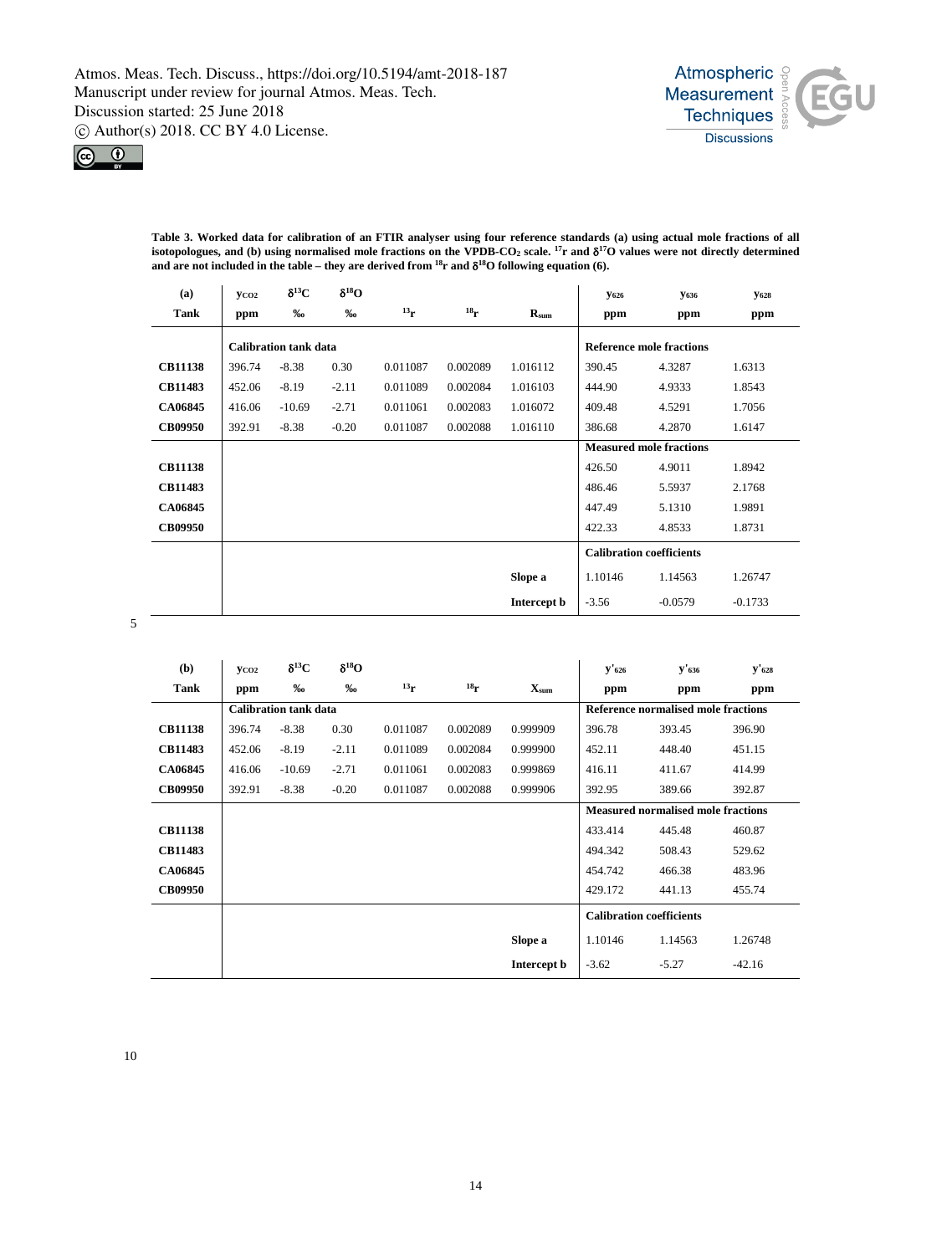



**Table 4. Worked calibration of sample data in Figure 2 at four times with varying CO2 mole fractions. Columns 2-4 contain the raw measured isotopologue mole fractions corrected to dry air, columns 5-7 contain the calibrated dry air mole fractions after applying the coefficients from Table 3, columns 8-10 are the isotopic ratios and** *Rsum* **for each sample, and columns 11-13 contain the final calibrated total CO2,** δ**13C and** δ**18O.**

| Time<br>23/24<br>Jan | $V626$ , meas<br>ppm | V636, meas<br>ppm | <b>Y628, meas</b><br>ppm | <b>V626,cal</b><br>ppm | <b>Y636,cal</b><br>ppm | <b>Y628,cal</b><br>ppm | $^{13}$ r | $^{18}$ r | $R_{sum}$ | VCO <sub>2</sub><br>ppm | $\delta^{13}C$<br>‰ | $\delta^{18}$ O<br>% |
|----------------------|----------------------|-------------------|--------------------------|------------------------|------------------------|------------------------|-----------|-----------|-----------|-------------------------|---------------------|----------------------|
| 18:00                | 433.79               | 4.9845            | 1.9325                   | 397.07                 | 4.4015                 | 1.6614                 | 0.011085  | 0.002092  | 1.016117  | 403.47                  | $-8.53$             | 1.76                 |
| 00:00                | 492.97               | 5.6550            | 2.2211                   | 450.80                 | 4.9867                 | 1.8891                 | 0.011062  | 0.002095  | 1.016102  | 458.05                  | $-10.56$            | 3.31                 |
| 06:00                | 541.01               | 6.2000            | 2.4531                   | 494.41                 | 5.4624                 | 2.0722                 | 0.011048  | 0.002096  | 1.016088  | 502.37                  | $-11.80$            | 3.46                 |
| 12:00                | 433.37               | 4.9800            | 1.9309                   | 396.69                 | 4.3975                 | 1.6601                 | 0.011086  | 0.002092  | 1.016119  | 403.08                  | $-8.47$             | 1.97                 |

10

5

**Table 5. Actual isotopologue amounts and Rsum values in 400 ppm total CO2 for various isotopic compositions. The last column lists errors in calculating total CO2 if different isotopic composition between reference (calibration) and sample measurements are not accounted for. See text for details of the various cases.**

| Case           | $y_{CO2}$ | $\delta^{13}C$<br>% | $\delta^{18}O$<br>% | $\delta^{17}$ O<br>% | $R_{sum}$ | $y_{626}$ | $y_{636}$ | $y_{628}$ | $y_{co2}$    |
|----------------|-----------|---------------------|---------------------|----------------------|-----------|-----------|-----------|-----------|--------------|
|                | ppm       |                     |                     |                      |           | ppm       | ppm       | ppm       | error<br>ppm |
| 1              | 400       | $\mathbf{0}$        | $\mathbf{0}$        | $\mathbf{0}$         | 1.01620   | 393.62    | 4.4077    | 1.6440    | 0.000        |
| $\overline{2}$ | 400       | $-8$                | $\boldsymbol{0}$    | $\mathbf{0}$         | 1.01611   | 393.66    | 4.3660    | 1.6442    | 0.035        |
| 3              | 400       | $-35$               | $\mathbf{0}$        | $\mathbf{0}$         | 1.01581   | 393.77    | 4.2484    | 1.6447    | 0.155        |
| $\overline{4}$ | 400       | $\mathbf{0}$        | $\overline{c}$      | $\mathbf{0}$         | 1.01621   | 393.62    | 4.4007    | 1.6473    | $-0.003$     |
| 5              | 400       | $\boldsymbol{0}$    | $\mathbf{0}$        | 2                    | 1.01621   | 393.62    | 4.4007    | 1.6440    | $-0.001$     |
| 6              | 400       | 5.13                | $-39.82$            | $-51.4$              | 1.01605   | 393.68    | 4.4240    | 1.5788    | 0.060        |
| 7              | 400       | $\boldsymbol{0}$    | $\mathbf{0}$        | $\mathbf{0}$         | 1.01614   | 393.65    | 4.4010    | 1.6441    | 0.024        |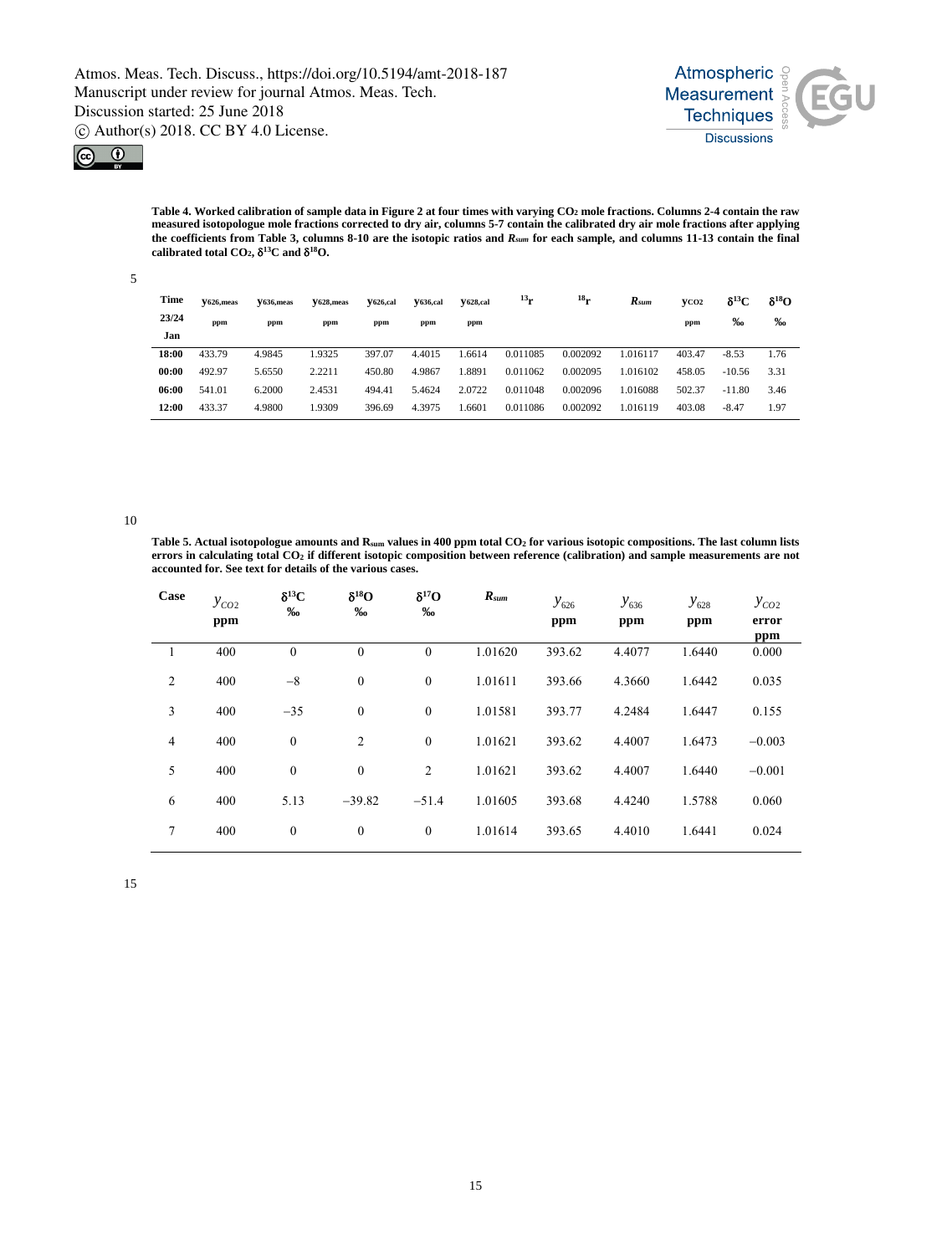



# **Table 6. Details of isotopologues of common atmospheric species.**

| <b>Species</b>   | <b>Stable isotopes</b>                                   | No.<br>isotopocules<br>Total (distinct) | No. independent<br>quantities to<br>specify isotopic<br>composition | $R_{sum}$                              |
|------------------|----------------------------------------------------------|-----------------------------------------|---------------------------------------------------------------------|----------------------------------------|
| CO <sub>2</sub>  | ${}^{12}C, {}^{13}C$<br>${}^{16}O, {}^{17}O, {}^{18}O$   | 18(12)                                  | $\overline{4}$                                                      | $(1+^{13}r) \cdot (1+^{17}r+^{18}r)^2$ |
| CH <sub>4</sub>  | ${}^{12}C. {}^{13}C$<br>$\mathrm{^1H}$ , $\mathrm{^2H}$  | 32(10)                                  | 3                                                                   | $(1+^{13}r)$ . $(1+^{2}r)^{4}$         |
| $N_2O$           | $^{14}N.$ $^{15}N$<br>$^{16}O.$ $^{17}O.$ $^{18}O$       | 12(12)                                  | $\overline{4}$                                                      | $(1+^{15}r)^2(1+^{17}r+^{18}r)$        |
| $_{\rm CO}$      | ${}^{12}C. {}^{13}C$<br>${}^{16}O, {}^{17}O, {}^{18}O$   | 6(6)                                    | $\overline{4}$                                                      | $(1+^{13}r)$ . $(1+^{17}r+^{18}r)$     |
| H <sub>2</sub> O | $\rm ^1H, \rm ^2H$<br>${}^{16}O.$ ${}^{17}O.$ ${}^{18}O$ | 12(9)                                   | $\overline{4}$                                                      | $(1+^2r)^2$ . $(1+^{17}r+^{18}r)$      |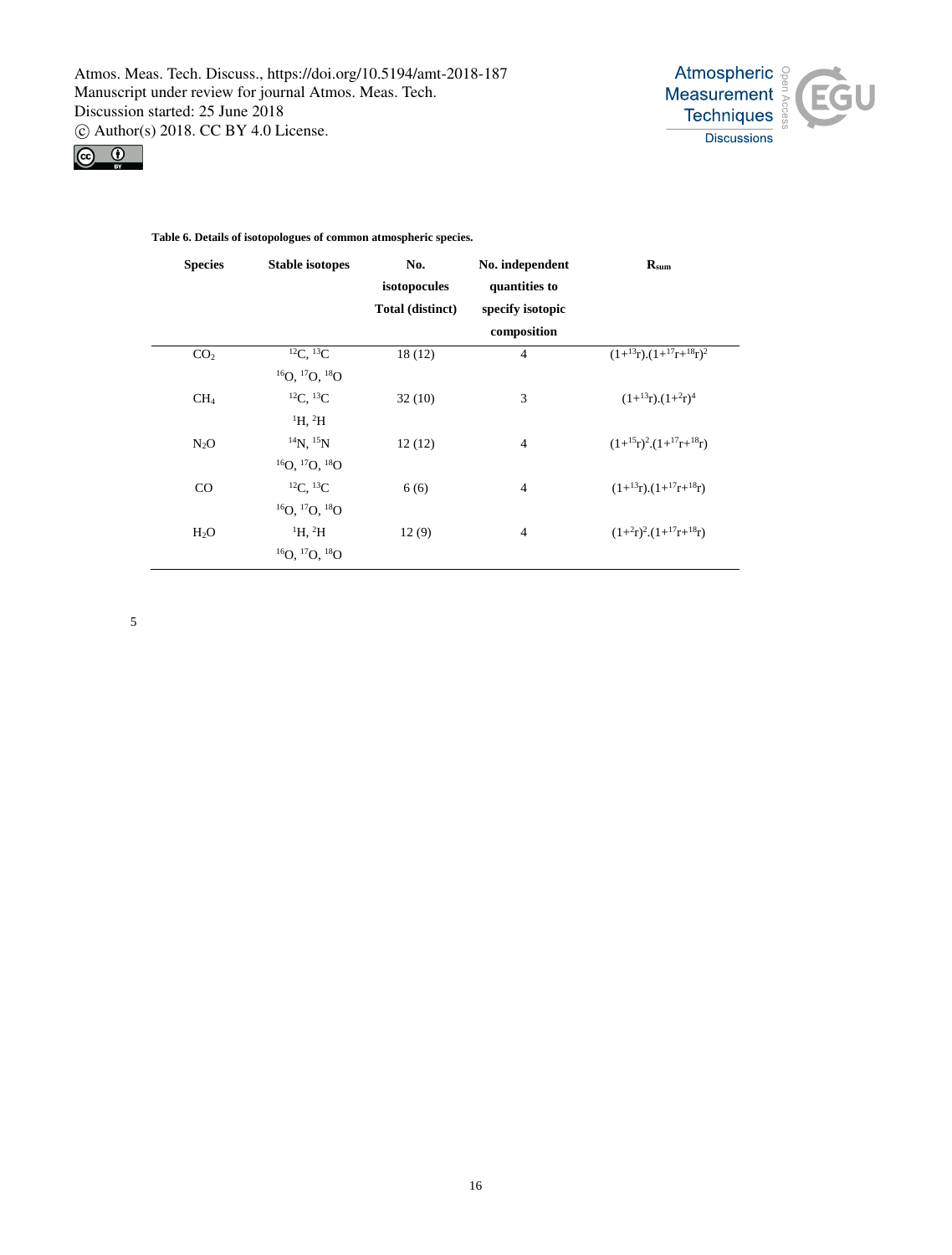



5

**Figures and Figure captions**



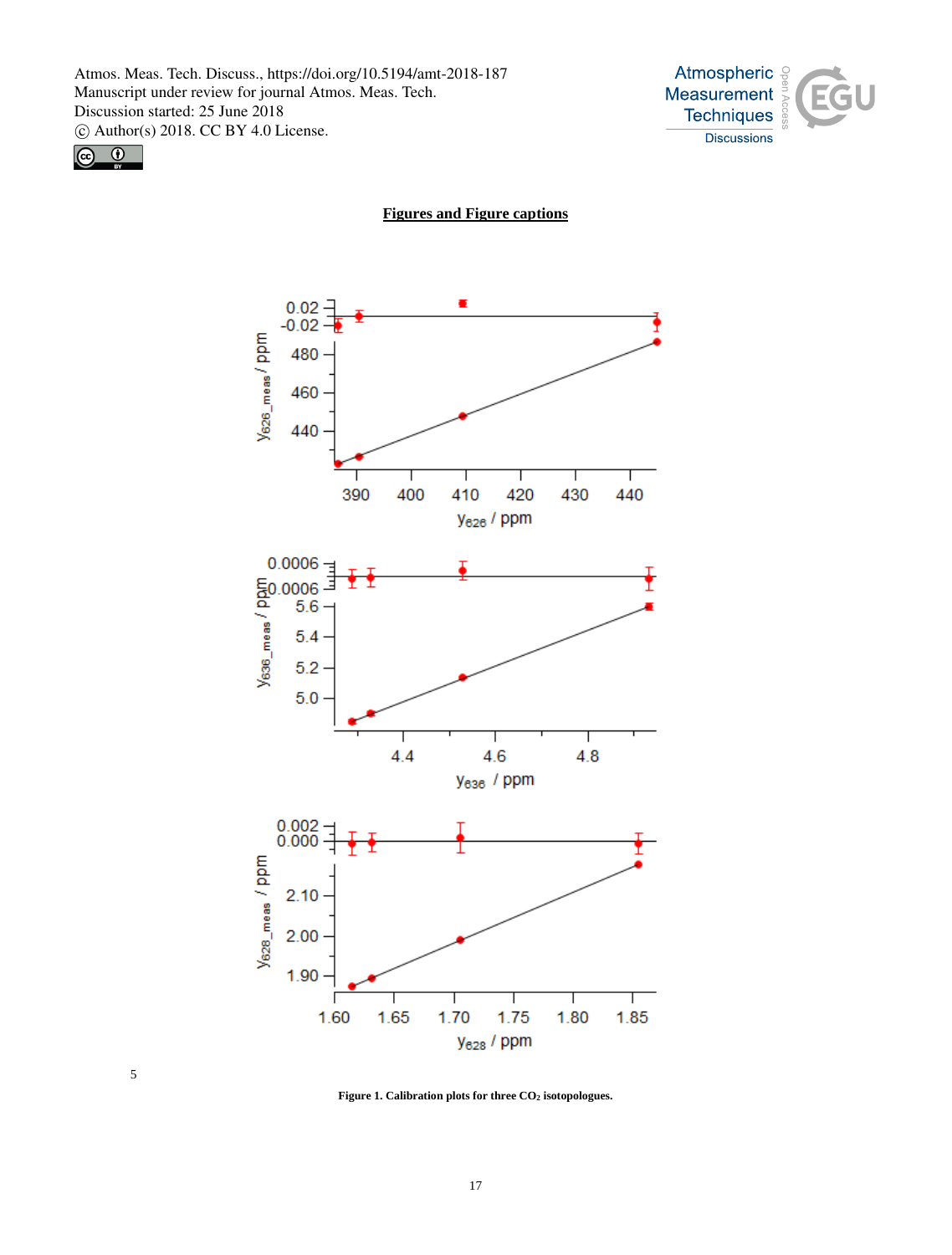





**Figure 2. Calibrated total CO2,** δ**13C and** δ**18O of sampled air on 23-24 Jan 2018 at a rural site in SE Australia. Air was sampled continuously, the displayed data are 1 minute averages.**